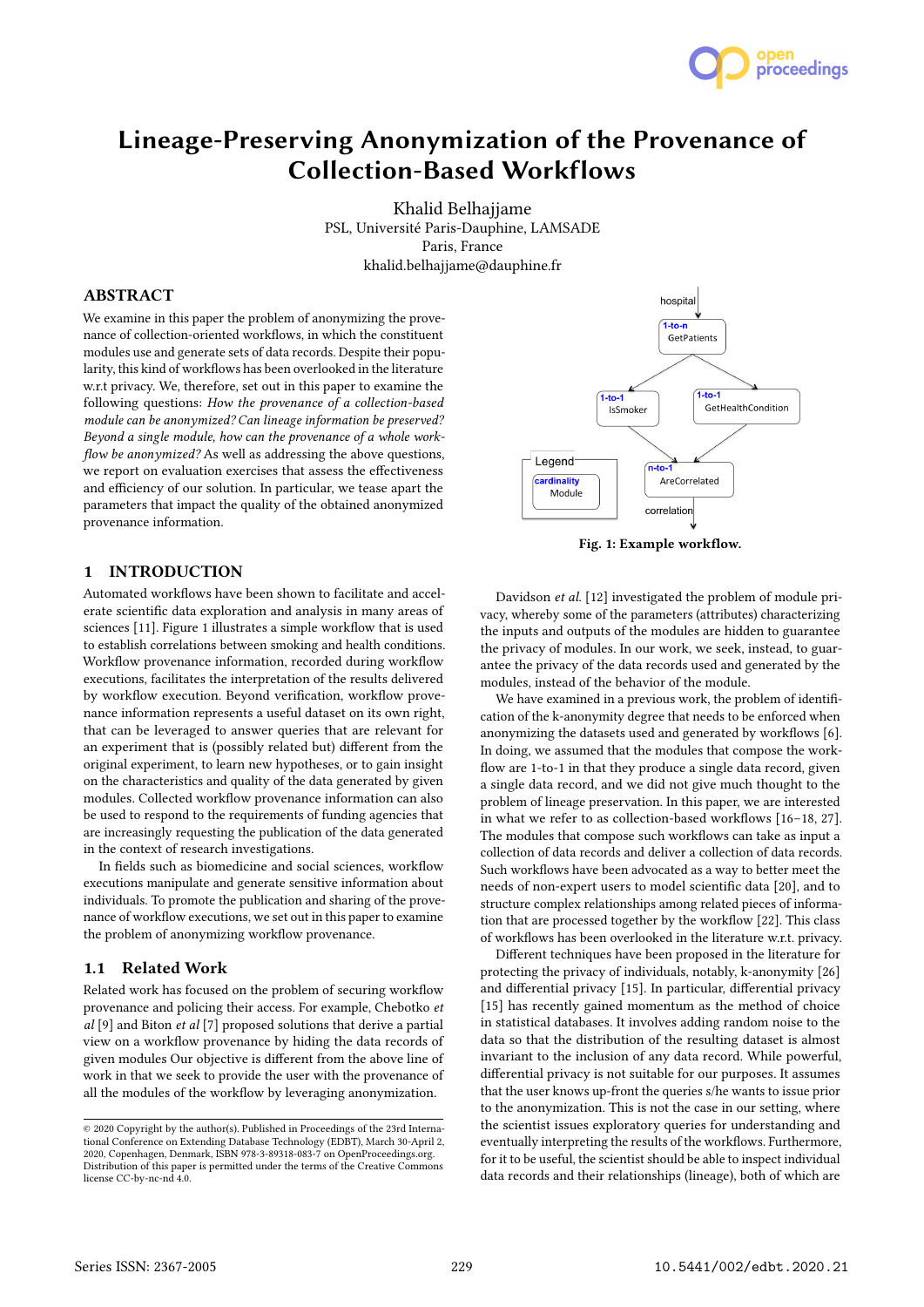not possible using differential privacy. Indeed, differential privacy is more suited for statistical (i.e., aggregation-based) queries.

For our work, we chose to use k-anonymity [26]. This method is not as powerful as differential privacy when it comes to privacy guarantees. Yet, it is better suited for our purposes since it can be instrumented, as we will show, to allow users to query and examine individual data records and their lineage within workflow provenance. k-anonymity is also still perceived by practitioners as sufficient for mitigating risk while maximizing utility, and real-world applications still utilize it for data sanitization (see e.g., [3, 10]). It is also widely popular and is used, e.g., in the healthcare world [1, 25], and is still recommended by data protection agencies (see e.g., [2]). This technique has been extensively investigated in the database and data mining communities [28]. Most of the proposals have focused on anonymizing a single relational table. In workflow provenance, however, we need to anonymize different datasets considering and preserving lineage relationships between them. One solution that can be used to anonymize workflow using k-anonymity would be to create a global relational table that is obtained by joining relations representing the input and output data records of the modules that compose the workflows. However, this solution suffers from the following issues. First, information about the same individual can be found in different records. This is because we consider collection based modules, e.g., a patient can be associated with multiple practitioners. Second, the same tuple in the global table may contain information about multiple individuals, e.g., a patient, one of its practitioners, etc. Moreover, as we will see later, different kinds of individuals may be associated with different k-anonymity degrees. For example, the k-anonymity degree associated with patients may be higher than that associated with practitioners. Traditional k-anonymity is not equipped to deal with the above issues. In this respect, the proposal by Nergiz et al. [24] is related to ours. They elaborated a technique that anonymizes multiple relations of a given database schema. While useful, this proposal makes a number of limiting assumptions. In particular, they consider snowflake schemas, in which there is a single relational table that represents individuals with the remaining relations containing quasi-attributes and having a single foreign key. In our work, we drop these assumptions and show that the anonymization of workflow provenance can be achieved in the presence of multiple datasets representing individuals with multiple relationships (foreign keys constraints) between them.

# 1.2 Contributions

Our first contribution is the formulation of the problem of kanonymization of the provenance of collection-based workflows. This is, to our knowledge, the first paper that extends the notion of k-anonymization from a single relation to the provenance of workflows. Our second contribution is a technique for kanonymizing the provenance of a single module, i.e., input and output records together with their lineage information. Indeed, lineage information tracing the dependencies between the output and input of a module (and more generally a workflow) is key for third-party scientists to understand and examine the validity of workflow results. We examine this problem for modules that use and generate collections of data records. Our third contribution extends the technique proposed to cater for the anonymization of the provenance of a workflow as a whole. Central to the solution we present is the notion of k-group anonymity, which we define based on the k-anonymity degree and the magnitude of the smallest input (or output) set of data records used and generated by a module. This concept allows us to gracefully reason over the different k-anonymity degrees that may be associated with the inputs and outputs of the workflow's modules. We also show how the NP-hard problem of identifying the sets of data records to be grouped together into equivalence classes that meet k-anonymity requirements can be cast as a scheduling problem that we solve using integer programming.

The paper is organized as follows. We start by laying the foundations of our work and stating the problem in Section 2. We then focus on the problem of anonymizing the provenance of a module in Section 3, and the provenance workflow in Section 4. In Section 5, we address an issue that is inherent to our anonymization technique, namely grouping sets of data records, and cast it as a scheduling problem. We report on evaluation exercises that we empirically conducted to assess the effectiveness and efficiency of our solution in Section 6, and conclude the paper in Section 7.

## 2 FOUNDATIONS

# 2.1 Collection-Based Module and Workflow

Definition 2.1 (module). A module m is defined by the tuple  $(I_m, O_m, \text{card})$ , where  $I_m$  (resp.  $O_m$ ) is a set of ordered input (resp. output) ports, and card specifies the cardinality of m. A port  $p = \langle a_1, \ldots, a_n \rangle$  is a list of attributes, each characterized with a basic type, e.g., String, Integer.

Assigning a data value to each attribute in a port gives rise to a data item, and assigning a data item to each input (output) port of a module gives rise to a data record.

card  $\in$  {1-to-1,1-to-n,n-to-1,n-to-n}: 1-to-1 specifies that the invocation of m takes as input a single data record and produces a single data record; n-to-1 (resp. 1-to-n) specifies that the invocation of m takes as input a list (ordered set) of data records (resp. single data record) and produces a single data record (resp. a list of data records); n-to-n specifies that the invocation of the module takes as input a list of data records and produces a list of data records.

Definition 2.2 (data link). A data link dl is defined by the pair  $dI = (m_i : o_{m_i}, m_j : i_{m_j})$ , where  $m_i : o_{m_i}$  designates an output port  $o_{m_i}$  of the module  $m_i$ , and  $m_j : i_{m_j}$  designates an input port  $i_{m_j}$ of the module  $m_i$ .

Definition 2.3 (workflow). A workflow specification is defined by a pair  $w = (M, E)$ , where M is a set of modules and E is a set of data links. w has one initial module with no incoming data links, and one final module with no outgoing data links.

We consider acyclic workflows that have a single initial module and a single final module, and where each module in the workflow, other than the initial module, is reachable from the initial module. Workflow execution follows a pure dataflow model: a module m is invoked (is fireable) as soon as all of its input ports are bound to data items. During the workflow execution, data items are transferred between connected output and input ports. For example, the following data link binding  $((m_1 : o_{m_1}, m_2 : i_{m_2}), di)$ <br>examples that the data item di use transferred veing the data link specifies that the data item di was transferred using the data link connecting the output port  $o_{m_1}$  of  $m_1$  to the input port  $i_{m_2}$  of  $m_2$ . The technical report [5] provides more information about the workflow execution model. It specifies how input data records of a module are constructed using the data records of the preceding modules in the workflow. It also specifies how mismatches in cardinalities between connected modules' outputs and inputs are resolved at execution time.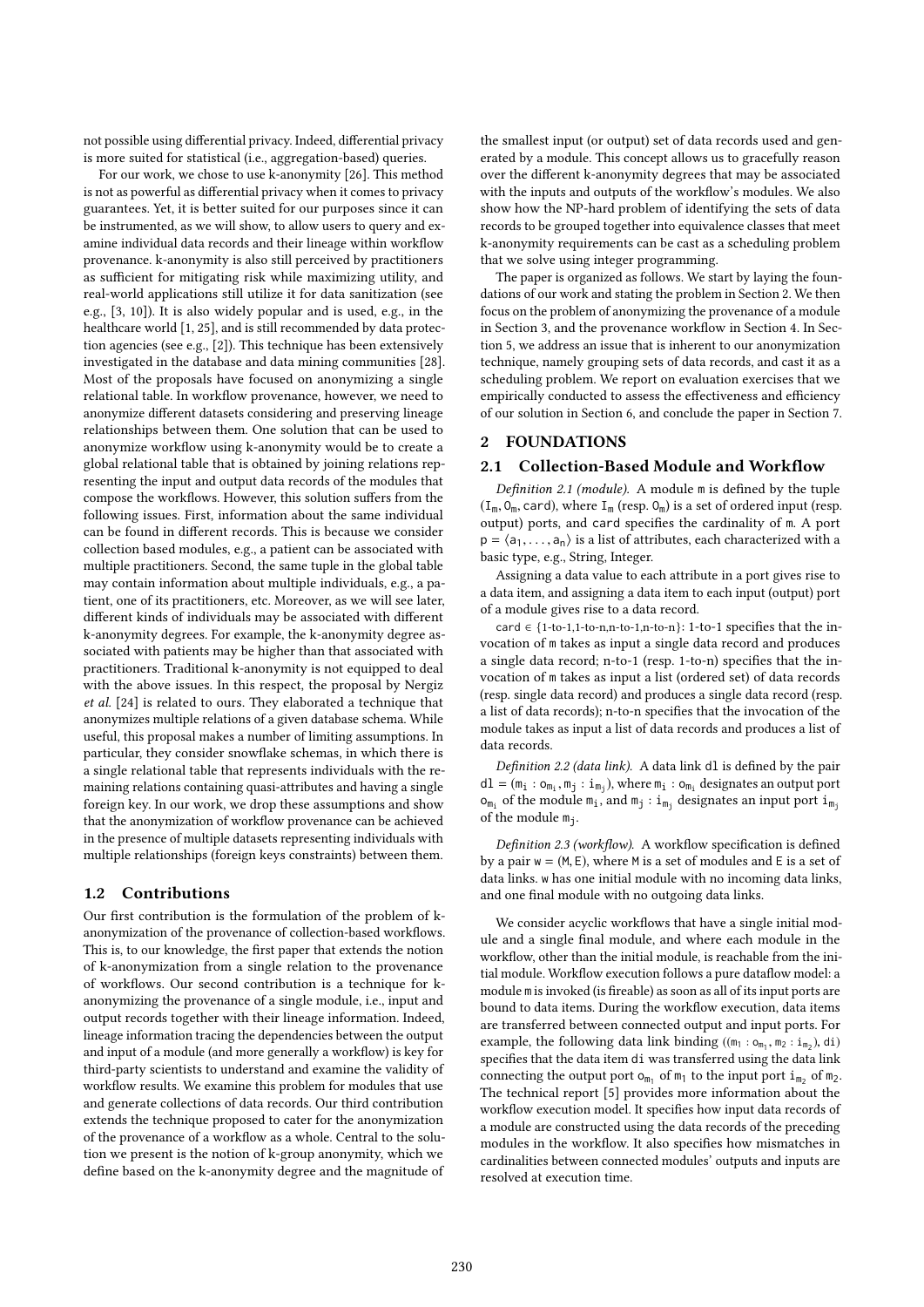|                | <b>Input Patient DataSet</b> |       |                      | <b>Output Hospital DataSet</b> |           |                |
|----------------|------------------------------|-------|----------------------|--------------------------------|-----------|----------------|
| ID             | name                         | birth | lin                  | ID                             | hospital  | Lin            |
| p1             | Garnick                      | 1990  | $\{r_1, r_2\}$       | h <sub>1</sub>                 | St Louis  | $\{p_1, p_3\}$ |
| $p_2$          | Hivoshi                      | 1987  | $\{r_3, r_4\}$       | h <sub>2</sub>                 | St Anton  |                |
| $p_3$          | Suessmith                    | 1989  | $\{r_5, r_6\}$       | $h_3$                          | St Anne   | $\{p_2, p_4\}$ |
| $p_4$          | Solares                      | 1985  | $\{r_7, r_8\}$       | $h_4$                          | St August |                |
| p <sub>5</sub> | Kading                       | 1992  | $\{r_9, r_{10}\}$    | $h_5$                          | Holby     | $\{p_5, p_7\}$ |
| P6             | Pero                         | 1988  | $\{r_{11}, r_{12}\}$ | h <sub>6</sub>                 | Larib.    |                |
| $p_7$          | Pehl                         | 1986  | $\{r_{13}, r_{14}\}$ | $h_7$                          | St James  | $\{p_6, p_8\}$ |
| $p_8$          | Barriga                      | 1995  | ${r_{15}, r_{16}}$   | $h_8$                          | St Mary   |                |
|                |                              |       |                      |                                |           |                |

Table 1: Input and Output Provenance of admittedTo.

# 2.2 Workflow Provenance as Relations

Definition 2.4. Given a workflow w, its provenance, denoted by prov(w), is the collection of modules and data link bindings that take place as a result of the executions of w.

For ease of exposition of our anonymization solution, we encode the provenance of a module m using two relational tables denoted by prov(m, <sup>w</sup>).in and prov(m, <sup>w</sup>).out. They contain the data records that were used and generated, respectively, by the invocations of m within the executions of a workflow w. we call  $\text{prov}(\mathfrak{m}, \mathfrak{w})$ . in (resp.  $\text{prov}(\mathfrak{m}, \mathfrak{w})$ . out) the input (resp. output) provenance of m. When the referred workflow w is clear from the context, we abuse the notation and simply use prov(m).in and prov(m).out to refer to such relations. The schema of such relations contains the attributes of the input ports (resp. output ports) of m. We assume that the attribute names are unique within the input (resp. output) ports of a module. From a provenance point of view, we do not keep information about the order of the data records in an input or output list, which is, therefore, viewed as a set. This is the case, for example, in the Taverna workflow system [30]. Because of this, we use in what follows the terms input/output set of data records, as opposed to list of data records. W.l.o.g, we assume that the attributes of two succeeding modules that have the same name are connected (via their ports) by data links. In other words, we can deduce data link bindings from module bindings, which allows us to write:  $\mathsf{prov}(\mathsf{w}) = \bigcup_{\mathsf{m} \in \mathsf{w}.\mathsf{M}} (\mathsf{prov}(\mathsf{m}).\mathsf{in} \cup \mathsf{prov}(\mathsf{m}).\mathsf{out})$ 

<sup>m</sup> <sup>∈</sup> <sup>w</sup>.<sup>M</sup> Consider a module admittedTo that given a set of patients returns a set of hospitals that those patients were admitted to<sup>1</sup>. Table 1 illustrates an example of two relations representing input provenance and output provenance of the admittedTo module. The names of identifying attributes are written in bold, and the names of quasi-identifying attributes are underlined. Notice that the relations contain also two additional attributes: ID and Lin. The first is an ID that is generated internally by the workflow system to identify data records, and the second is used to encode lineage information. In the case of the input provenance, Lin specifies the data records produced by the preceding modules in the workflow and that were used in the construction of the data record in question. For example, the data record  $p_1$  was constructed using two data records  $r_1$  and  $r_2$  that were produced by some preceding modules. The Lin column is empty for the relational table used to store the data records used as input to the initial module in the workflow. Regarding the output provenance of admittedTo, the Lin column identifies the data records that were used as input to obtain the output data record in question. For example, it specifies that  $h_1$  and  $h_2$  were generated given the inputs  $p_1$  and  $p_3$ . The lineage information we consider here is in line with the why provenance semantics (see [8]).

#### 2.3 Problem Statement

Adversary Model. The data records used and generated by a workflow module are characterized by three kinds of attributes: (i) Identifying attributes allow identifying individuals, e.g., the attribute name is an identifying attribute. (ii) Sensitive attributes are attributes that carry sensitive information, e.g., health condition. (iii) Quasi-identifying attributes are non-identifying attributes, but their combination can be used to identify an individual, e.g., address, phone number, etc. Notice that the ID attribute is not considered as an identifying attribute because it is generated by the workflow system and does not carry information that allows identifying individuals such as name for example.

We assume that an adversary may know identifying and quasiidentifying attribute values about individuals, e.g., name, address, date of birth. However, we assume that s/he does not know sensitive attribute values, e.g., health-condition, income tax.

In relational databases, a relation r is k-anonymized, where k is an integer greater than 2, if any data record d in r is not distinguishable from (at least)  $k - 1$  other records in r. This condition is met by masking the values of identifying attributes, and generalizing the values of quasi-identifying attributes (e.g., address, visited hospital, etc.). Sensitive attributes, such as health condition, salary, are not masked: adversaries are assumed not to be knowledgeable of the values of sensitive attributes. In what follows, we use the term identifier record to refer to a data record that has an identifying attribute value, and the term quasi-identifier record to refer to a data record that has no identifying attribute value but has a quasi-identifying attributes value. A module input (resp. output) that is bound to identifier records following module invocation is called identifier input (resp. output). It is called quasi-identifier input (resp. output) if it is bound to quasiidentifier records.

Anonymity degree of Identifier Inputs and Outputs. We assume that every identifier input (resp. identifier output) of a module m is associated with an anonymity degree, which we denote by  $k^{\rm i}_{\scriptscriptstyle \rm I\!f}$ (resp.  $k_m^0$ ) to be enforced. Note that non-identifier module inputs and output are not associated with an anonymity degree because they are not bound at execution time to records that represent individuals. We do not make the assumption that the anonymity degrees associated with the identifier inputs and outputs of the modules that compose the workflow are the same. This is because the modules that compose a workflow are likely to use different underlying data sources that are supplied by different providers who may impose different requirements when it comes to the anonymity degree to be enforced on their data. Moreover, the same data provider may impose different anonymity degrees depending on the data that is retrieved from its source. For example, an input that provides information about patients and their health condition is likely to be associated with an anonymity degree that is higher than an output that informs on the trips of practitioners. In this paper, we apply k-anonymization to the provenance prov(w) of a workflow prov(w) by creating equivalence classes for the relations prov(m).in and prov(m).out for each identifier input and output of the modules in <sup>w</sup>.M.

Definition 2.5 (Equivalence Classes). Consider the input provenance prov(m).in of a module <sup>m</sup>. We say that the set  $\{E1_m^m, \ldots, E1_m^m\}, n \ge 1$ , is a set of input equivalence classes<br>for m and write prov<sup>a(m)</sup> in  $-F1^m$   $E1^m$  iff. for m and write prov<sup>a</sup>(m).in =  $\{E1_m^m, \ldots, E1_m^m\}$  iff:<br>1) The set  $(E1_m^m, E1_m^m)$  forms a portitioning for

1)- The set  $\{E1_m^m, \ldots, E1_m^m\}$  forms a partitioning for prov(m).in.<br>That is prov(m) in  $E1_m^m$  and  $E1_m^m \cap E1_m^m = 0$  for That is prov(m).in =  $\bigcup_{i \in [1,n]}$ <br>i i c [1 n] s t i t i Ei<sup>m</sup><sub>in</sub>, and Ei<sup>m</sup><sub>in</sub> ∩ Ej<sup>m</sup><sub>in</sub> = 0 for  $i, j \in [1, n]$  s.t.  $i \neq j$ .

2)- The identifying attribute values of the data records in every equivalence class  $\mathsf{Ei}^\mathsf{m}_{\mathsf{in}}$  are masked, and their quasi-identifying attribute values are generalized such that the data records in an

<sup>&</sup>lt;sup>1</sup>A hospital appears in the result only if it was visited by each of the patients in the input set.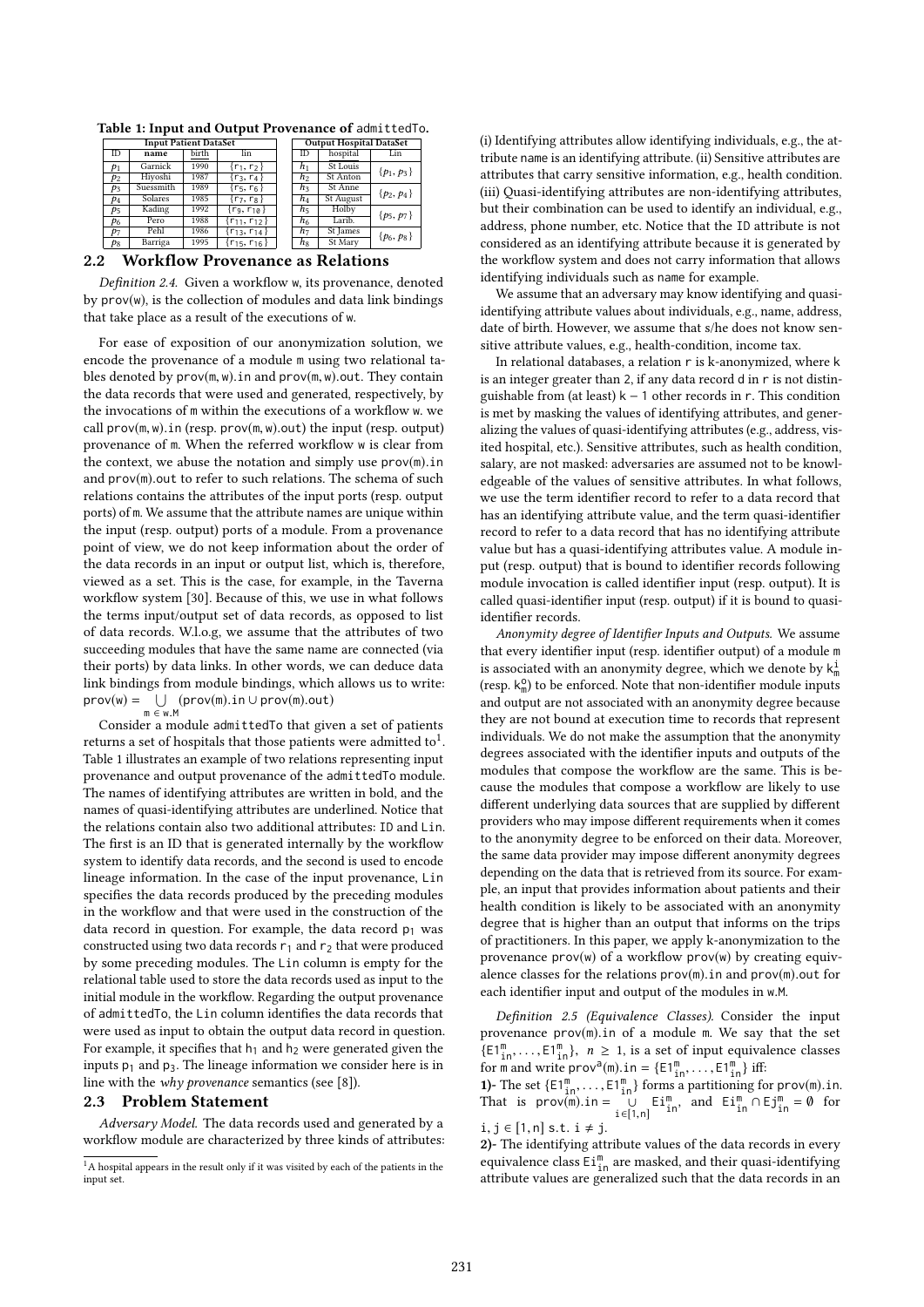| 2-anonymized Patient DataSet |      |                |                      |  |                | <b>Hospital DataSet</b> |                |
|------------------------------|------|----------------|----------------------|--|----------------|-------------------------|----------------|
| ID                           | name | birth          | lin                  |  | <b>ID</b>      | hospital                | Lin            |
| $p_1$                        | *    | ${1987,1990}$  | $\{r_1, r_2\}$       |  | h <sub>1</sub> | St Louis                | $\{p_1, p_3\}$ |
| p <sub>2</sub>               | *    | ${1987,1990}$  | $\{r_3, r_4\}$       |  | $h_2$          | St Anton                |                |
| $p_3$                        | *    | ${1985, 1989}$ | $\{r_5, r_6\}$       |  | $h_3$          | St Anne                 | $\{p_2, p_4\}$ |
| $p_4$                        | *    | ${1985,1989}$  | $\{r_7, r_8\}$       |  | $h_4$          | St August               |                |
| P5                           | *    | ${1988,1992}$  | $\{r_9, r_{10}\}\$   |  | $h_5$          | Holby                   | $\{p_5, p_7\}$ |
| p <sub>6</sub>               | *    | ${1988, 1992}$ | $\{r_{11}, r_{12}\}$ |  | h <sub>6</sub> | Larib.                  |                |
| $p_7$                        | *    | ${1986, 1995}$ | $\{r_{13}, r_{14}\}$ |  | h7             | St James                | $\{p_6, p_8\}$ |
| $p_8$                        | *    | ${1986, 1995}$ | $\{r_{15}, r_{16}\}$ |  | $h_8$          | St Mary                 |                |
|                              |      |                |                      |  |                |                         |                |

Table 2: Input and Output Provenance of admittedTo where the Input Provenance is 2-anonymized.

equivalence class  $\text{Ei}_{\text{in}}^{\text{m}}$  are indistinguishable w.r.t. their quasiidentifying attribute values.

A set of output equivalence classes are defined in a similar manner:  $\text{prov}^{\overline{a}}(m)$ .out =  $\{E1_{\text{out}}^m, \ldots, E1_{\text{out}}^m\}$ .

Note that the ID and Lin attribute values of the data records are not generalized. This is because the values of the ID attribute are generated internally by the workflow system. In other words, they are not meaningful for human users. More importantly, they are used within the Lin attribute to encode lineage information that we seek to preserve.

Lineage information needs to be considered when kanonymizing the input provenance (resp. output provenance) of an identifier module input (resp. output). To illustrate this, let us consider the admittedTo module. It has an identifier input and a quasi-identifier output. Consider that the anonymity degree associated with its input is  $k_1^{admittedTo} = 2$ . Notice that its output is not associated with an anonymity degree because it is not an identifier output. Table 2 illustrates the input and output provenance of admittedTo, where the input provenance is 2-anonymized. The anonymization consisted in partitioning the set of input data records into input equivalence classes of size  $\geq$  2. Notice that this anonymization operation does not guarantee k-anonymization, however. To illustrate this, consider that an adversary knows that Garnick was born in 1990 and that he visited the StLouis hospital. By examining the output data records together with lineage information in prov(admittedTo).out (see Table 2), an adversary will be able to infer that the data record  $p_1$ refers to Garnick. This can be more of an issue when the data record contains sensitive information such as health condition.

PROBLEM 1 (K-ANONYMIZATION OF THE INPUT AND OUTPUT provenance of a module). Consider a module m with an identifier input (resp. output). k-anonymizing the input provenance prov(m). in (resp. prov(m).out) of m using an anonymity degree  $k_1^m$ <br>(resp.  $k^m$ ) gives rise to anonymized input provenance prove<sup>9</sup>(m), in (resp.  $k_0^m$ ) gives rise to anonymized input provenance prov<sup>a</sup>(m).in<br>(resp. anonymized output provenance prov<sup>a</sup>(m) out) where: (resp. anonymized output provenance  $\text{prov}^{\text{a}}(\mathfrak{m})$ , out) where:<br>  $\text{Prove}^{\text{a}}(\mathfrak{m})$  in  $\text{I} \in \text{I}^{\text{c}}(\mathfrak{m})$  is  $\text{I} \in \text{I}^{\text{c}}(\mathfrak{m})$  is  $\text{I} \in \text{I}^{\text{c}}(\mathfrak{m})$  is  $\text{I} \in \text{I}^{\text{c}}(\mathfrak{m})$ 

1)- prov<sup>a</sup>(m).in = { $E1_{\text{in}}^{\text{m}}, \dots, En_{\text{in}}^{\text{m}}$ } (resp.<br>prov<sup>a</sup>(m).out = { $E1_{\text{out}}^{\text{m}}, \dots, En_{\text{out}}^{\text{m}}$ }), is a set of input (resp.<br>output) equivalence classes for the input (resp. output) provenance output) equivalence classes for the input (resp. output) provenance of m, with  $n \geq 1$ .

**2)**- An input equivalence class  $\text{Ei}_{\text{in}}^{\text{m}}$  (resp. output equivalence class  $\text{Ei}_{\text{out}}^{\text{m}}$ ) contains at least  $\text{k}_{\text{i}}^{\text{m}}$  (resp.  $\text{k}_{\text{o}}^{\text{m}}$ ) data records.

**3)** The data records in an input equivalence class  $Ei_{in}^{m}$  (resp. output equivalence class  $\text{Ei}_{\text{out}}^{\text{m}}$ ) cannot be distinguished by examining their lineage, i.e., by examining the data records that (transitively) contributed to the data records in  $\texttt{Ei}^\texttt{m}_{\texttt{in}}$  (resp.  $\texttt{Ei}^\texttt{m}_{\texttt{out}}$ ) or by examining the data records that the records in  $\overline{\text{Ei}}_{\text{in}}^{\text{m}}$  (resp.  $\overline{\text{Ei}}_{\text{out}}^{\text{m}}$ ) contributed to through workflow execution.

Condition (3) is formally defined in the technical report using the notions of backward- and forward-lineage in a workflow [5].

PROBLEM 2 (K-ANONYMIZATION OF THE PROVENANCE OF A workflow). The provenance of a workflow w is said to be kanonymized iff the input provenance of every identifier module input and the output provenance of every identifier module output in <sup>w</sup>.<sup>M</sup> are k-anonymized.

The above problem is NP-Hard: Meyerson and Williams [21] demonstrated that optimal k-anonymity for a single relational table without considering lineage is an NP-hard problem. We present in this paper a heuristic that seeks to satisfy k-anonymity, to reduce the generalization (information-loss) incurred as a result, and to preserve lineage information in doing so.

# 3 ANONYMIZATION OF MODULE PROVENANCE

We show, in this section, how the input provenance and output provenance of a module are anonymized. The solution we present is applicable to many-to-many modules but also to modules with other cardinalities. We distinguish the case where the module input is an identifier input and its output is a quasi-identifier output, and the case where the module input and output are identifier input and identifier output. In the first case, the attribute values of the output data records are treated as quasi-identifying attribute values for their counterpart input data records. The second case is slightly more complex in the sense that the attribute values of the output data records are treated as quasi-identifying attribute values for their counterpart input data records, and viceversa. We will not examine the case where both the module input and output carry quasi-identifier records. Indeed, it only makes sense to perform the anonymization when the input and/or the output carry identifier records, and as such associated with an anonymity degree to be enforced. That said, we will show in Section 4 how modules that carry quasi-identifier input and output records are dealt with in situations where they are used in workflows containing other modules with identifier records.

# 3.1 Module with Identifier Input and Quasi-Identifier Output

Consider the admittedTo module, presented earlier, that given a set of individuals returns a set of hospitals that those patients visited (see Table 1). And consider that the input dataset has been 2-anonymized as illustrated in Table 2. As discussed earlier, the lineage associating the output dataset to the input dataset may allow an adversary to pinpoint patients in the input dataset, even if this is anonymized. To avoid this, the hospital dataset needs to be anonymized in a way not to be able to distinguish between the hospitals visited by the patients that belong to the same equivalence class as a result of the anonymization of the patient dataset. For example,  $p_1$  and  $p_2$  must be associated with the same set of hospitals, and so do  $p_3$  and  $p_4$ . Given lineage information, one way to do so consists in generalizing the hospitals in a way not to be able to distinguish between the hospitals corresponding to  $\{p_1, p_3\}$  and those corresponding to  $\{p_2, p_4\}$ . An example of generalization of the hospital dataset that achieves this is illustrated in Table 3. Notice that similar generalization is applied to the hospitals corresponding to the groups of patients  $\{p_5, p_7\}$ and  $\{p_6, p_8\}$ .

While acceptable, there is a more effective manner in this case to anonymize the patient and hospital datasets that yields less generalization of the quasi-attributes, thereby reducing the information loss incurred by the anonymization. Indeed, we can exploit the fact that patients are grouped into input sets to guide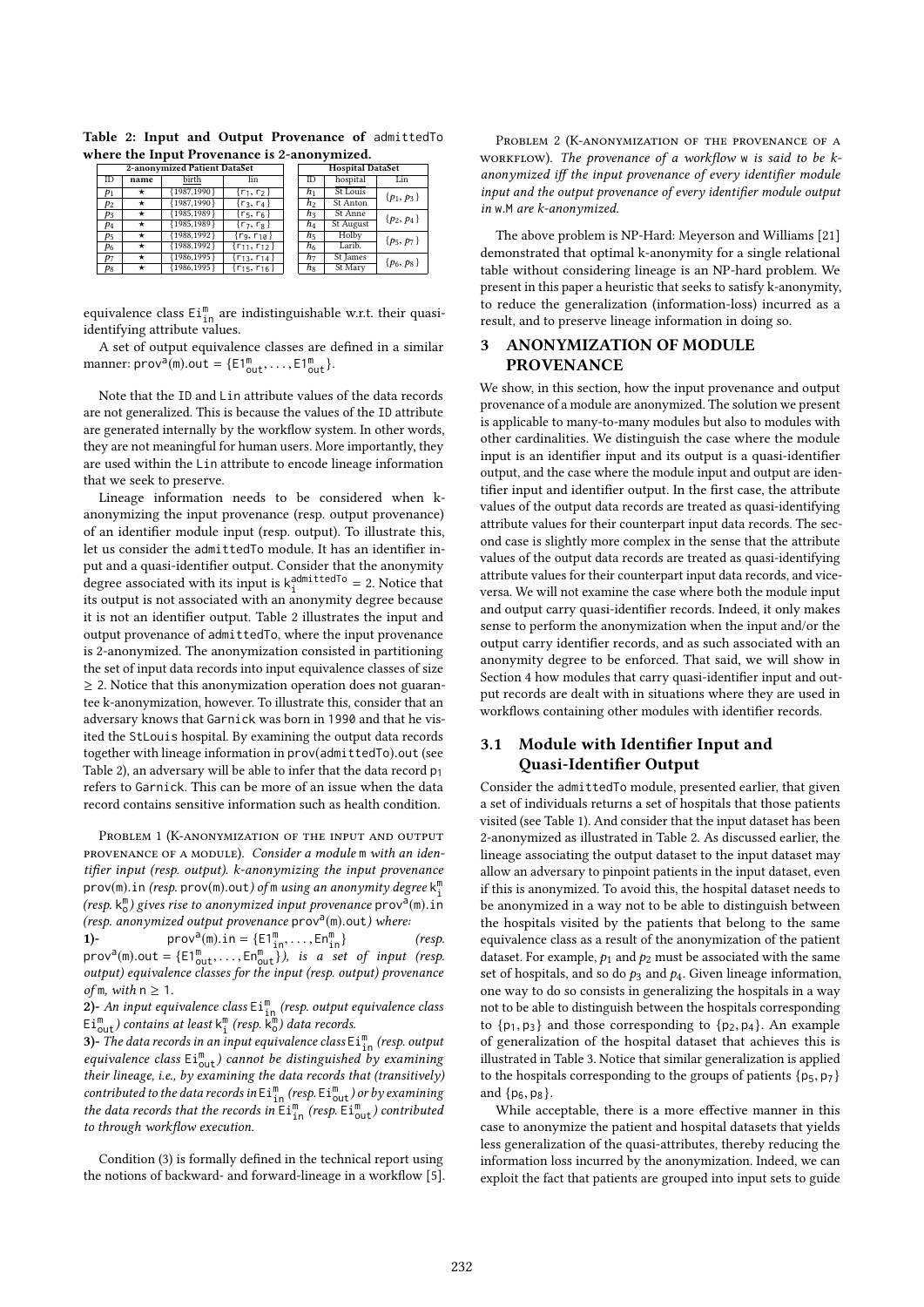Table 3: Input and Output Provenance of admittedTo where the Input and Output are 2-anonymized.

|                |            | 2-anonymized Patient DataSet |                           |                | 2-anonymized Hospital DataSet |                |
|----------------|------------|------------------------------|---------------------------|----------------|-------------------------------|----------------|
| <b>ID</b>      | name       | birth                        | Lin                       | ID             | hospital                      | Lin            |
| $p_1$          | *          | 1987,1990}                   | $\{r_1, r_2\}$            | h <sub>1</sub> | {St Louis, St Anne}           | $\{p_1, p_3\}$ |
| p <sub>2</sub> | $^{\star}$ | ${1987,1990}$                | $\{r_3, r_4\}$            | h2             | {St Anton, St August}         |                |
| $p_3$          | *          | ${1985, 1989}$               | $\{r_5, r_6\}$            | $h_3$          | {St Louis, St Anne}           | $\{p_2, p_4\}$ |
| p <sub>4</sub> | *          | ${1985,1989}$                | $\{r_7, r_8\}$            | $h_4$          | {St Anton, St August}         |                |
| p <sub>5</sub> | *          | ${1988, 1992}$               | $\{r_9, r_{1\emptyset}\}$ | $h_5$          | {Holby, St James}             | $\{p_5, p_7\}$ |
| p <sub>6</sub> | $^{\star}$ | 1988,1992}                   | $\{r_{11}, r_{12}\}$      | h <sub>6</sub> | {Larib., St Mary}             |                |
| $p_7$          | *          | ${1986, 1995}$               | $\{r_{13}, r_{14}\}$      | h7             | {Holby, St James}             | $\{p_6, p_8\}$ |
| $p_8$          | *          | ${1986, 1995}$               | $\{r_{15}, r_{16}\}$      | hg             | {Larib., St Mary}             |                |
|                |            |                              |                           |                |                               |                |

Table 4: Input and Output Provenance of admittedTo where the Input is 2-anonymized and the output does not need to be.

|       |      | <b>Input Patient DataSet</b> |                        |                | <b>Output Hospital DataSet</b> |                |
|-------|------|------------------------------|------------------------|----------------|--------------------------------|----------------|
| ID    | name | birth                        | Lin                    | ID             | hospital                       | Lin            |
| $p_1$ | *    | ${1989,1990}$                | $\{r_1, r_2\}$         | $h_1$          | St Louis                       | $\{p_1, p_3\}$ |
| $p_2$ | *    | ${1985, 1987}$               | $\{r_3, r_4\}$         | h <sub>2</sub> | St Anton                       |                |
| $p_3$ | *    | ${1989,1990}$                | $\{r_5, r_6\}$         | $h_3$          | St Anne                        | $\{p_2, p_4\}$ |
| P4    | *    | ${1985, 1987}$               | $\{r_7, r_8\}$         | $h_4$          | <b>St August</b>               |                |
| P5    | *    | ${1986.1992}$                | $\{r_9, r_{1\theta}\}$ | $h_5$          | Holby                          | $\{p_5, p_7\}$ |
| P6    | *    | ${1988, 1995}$               | $\{r_{11}, r_{12}\}$   | h <sub>6</sub> | Larib.                         |                |
| p7    | *    | ${1986, 1992}$               | $\{r_{13}, r_{14}\}$   | hт             | St James                       | $\{p_6, p_8\}$ |
| $p_8$ |      | ${1988, 1995}$               | ${r_{15}, r_{16}}$     | $h_8$          | St Mary                        |                |
|       |      |                              |                        |                |                                |                |

the anonymization process. In particular, we put sets of data records that are used as input to a module invocation within the same equivalence class. For example, the patients  $p_1$  and  $p_3$  are put within the same equivalence class. Using this approach, we obtain the 2-anonymized patient dataset illustrated in Table 4. Notice that by doing so, we actually do not need to anonymize the hospital dataset. Indeed, starting from the hospital dataset, we cannot single out any patient: the same set of hospitals are visited by 2 patients. The approach we have just described is more effective as far as information loss is concerned. For example, one would know that  $p_1$  and  $p_3$  visited St Louis and St Antonio. Using the previous approach (described in Table 3), we would infer less specific information: that  $p_1$  and  $p_3$  visited St Louis or St Anne, and St Antonio or St Augustine.

With the above consideration in mind, we revisit the definition of equivalence classes introduced in Section 2 by requiring equivalence classes to contain sets of data records that are used as input or generated as output of module invocations. We will also introduce the notion of  $k -$  group anonymity degree, which allows us to gracefully reason about k-anonymity for collection-oriented modules.

Definition 3.1 (Equivalence Classes - Revisited). Given a module m, we say that the set  $\{E1^m_1, \ldots, En^m_n\}$  (resp  $\{E1_{\text{out}}^m, \dots, En_{\text{out}}^m\}$ ) is a set of input (resp. output) equivalence<br>classes for m and write:  $n\text{cov}^d(m)$  in  $-5\text{E1}^m$   $E1^m$  ) (resp. classes for m, and write:  $\text{prov}^{\text{a}}(m)$ .in =  $\{E1^m_{in}, \ldots, E1^m_{in}\}$  (resp. prov<sup>a</sup>(m).out =  $\{E1_{\text{out}}^m, \ldots, E1_{\text{out}}^m\}$ ) iff:<br>1). The conditions in Definition 2.5 are

1)- The conditions in Definition <sup>2</sup>.<sup>5</sup> are satisfied.

2)- An input (resp. output) equivalence class  $\text{Ei}_{\text{in}}^{\text{m}}$  (resp.  $\text{Ei}_{\text{out}}^{\text{m}}$ ) contains entire sets of input sets (resp. output sets) of data records. That is, two data records that belong to the same input set (resp. output set) that was used (resp. generated) by the invocation of <sup>m</sup> in prov(m).in (resp. prov(m).out) cannot belong to different input (resp. output) equivalence classes.

Definition 3.2 ( $k$ -group anonymity ( $kg$ )). We say that the input provenance  $\text{prov}_a(m)$ .in (resp. output provenance  $\text{prov}_a(m)$ .out) of a module m is k-group anonymized using the k-group anonymity degree  $\text{kg}_{1}^{\text{m}}$  (resp.  $\text{kg}_{0}^{\text{m}}$ ) iff each equivalence class in prov<sup>a</sup>(m). in (resp. prov<sup>a</sup>(m). out) contains at least kg<sup>m</sup> input sets<br>of data records (resp.  $k\sigma^m$  output sets of data records) of data records (resp.  $\mathsf{kg}^\mathsf{m}_\mathsf{0}$  output sets of data records)

PROPERTY 1. Consider a module m with an identifier input associated with an anonymity degree  $k_i^m$  (resp. identifier output with an anonymity degree  $k_0^m$ ). And, let  $1_1^m$  (resp.  $1_0^m$ ) be

the magnitude of the smallest input (resp. output) set of data records in prov(m).in (resp. prov(m).out). k-group anonymyzing prov(m).in (resp. prov(m).out) using the k-group anonymity  $degree \text{ kg}_{i}^{\text{m}} = \frac{k_{i}^{\text{m}}}{l_{i}^{\text{m}}}$  $\left[ \text{resp.} \text{ kg}_{\text{o}}^{\text{m}} = \left[ \frac{\text{k}_{\text{o}}^{\text{m}}}{1 \text{m}} \right] \text{) yields input provenance} \right]$ prov<sup>a</sup>(m).in (resp. output provenance prov<sup>a</sup>(m).in) that is k-<br>anonymized using the anonymity degree  $k^m$  (resp.  $k^m$ ) anonymized using the anonymity degree  ${\sf k}_i^{\sf m}$  (resp.  ${\sf k}_0^{\sf m}$  ).

PROOF. An input equivalence class in prov<sup>a</sup>(m). in contains at  $\mathbb{R}^m$ . least  $\left[\frac{k_1^m}{1_1^m}\right]$  input sets of data records. Given that  $1_1^m$  is the magnitude of the smallest input set in prov(m). in, we conclude that an input equivalence class in prov<sup>9</sup>(m) in contains at least  $k\sigma^m$ .  $1^m$ input equivalence class in prov<sup>a</sup>(m). in contains at least kg<sup>m</sup>:  $1^{\pi}_{1}$ <br>data records which is equal to or greater than  $k^{\text{m}}$ . In other words data records, which is equal to or greater than  $k_1^m$ . In other words,  $\text{prox}^a(m)$ . in is k-anonymized using the k-anonymity degree of  $\text{km}^m$ . The same reasoning can be applied to show that the output  $k_{i}^{m}$  . The same reasoning can be applied to show that the output provenance is k-anonymized using the degree of  $k_{\text{c}}^{\text{m}}$ . □

We are now ready to discuss the general case. To anonymize the input provenance and output provenance of a module m with an identifier input and quasi-identifier output, we start by k-group anonymizing its input provenance using the k-group anonymity degree of  $\text{kg}_{i}^{\text{m}} = \left[\frac{\hat{k}_{i}^{\text{m}}}{\frac{1}{l_{i}}}\right]$ l. This vields input provenance prov<sup>a</sup>(m) out that is k-anonymized using the degree of  $k_1^m$  (see<br>Property 1). Because the data records in the output provenance Property 1). Because the data records in the output provenance act as quasi-identifying records for the data records in the input provenance, we also need to anonymize the output provenance. To do so, we partition prov(m).out into a set of output equivalence classes  $\frac{\text{prov}}{\text{env}}$  (m).out. This is done by putting the output sets of data records, that correspond to input sets pertaining to the same input equivalence class in prov<sup>a</sup>( $\overline{m}$ ), in, within the same<br>output equivalence class in prov<sup>a( $\overline{m}$ </sup>) out. This way, an adveroutput equivalence class in  $\text{prov}^a(m)$ .out. This way, an adver-<br>sary cannot distinguish the data records in an input equivalence sary cannot distinguish the data records in an input equivalence class by examining their corresponding output data records, since these belong to the same output equivalence class and as such have the same quasi-identifying attribute values.

The above solution is applicable to modules with quasiidentifier input and identifier output, by inverting the roles of the input and output used above.

# 3.2 Modules with Identifier Input and Identifier Output

Consider a module m with an identifier input and an identifier output. To anonymize the input provenance and output provenance of m, we reason using the k-group anonymity degrees associated with the input and output of m. Specifically, we distinguish the following cases:

**Case 1:**  $kg_1^m \geq kg_0^m$ . We k-group the input provenance using the k-group degree  $\text{kg}^{\text{m}}_1$ . This yields k-anonymized input provenance with an anonymity degree of  ${\sf k}_1^{\sf m}$  (according to Property 1). The output provenance is anonymized by partitioning it into a set of output equivalence classes  $\text{prox}^a(m)$ .out: output sets of data records that correspond to input sets pertaining to the same data records, that correspond to input sets pertaining to the same input equivalence class in prov<sup>a</sup>(m). in, are put within the same<br>output equivalence class in prov<sup>a</sup>(m) out output equivalence class in  $\text{prov}^{\mathfrak{a}}(\mathfrak{m})$ .out.

An output equivalence contains the sets of data records that correspond to input sets of data records in the same input equivalence class. Given that an input equivalence class contains at least  $\mathsf{kg}^\mathsf{m}_\mathbf{i}$  input sets of data records, it follows that an output equivalence class in prov<sup>a</sup>(m).out contains at least kg<sup>m</sup> output sets of<br>data records. Given that  $kg^m > kg^m$  it follows that prov<sup>a</sup>(m) out data records. Given that  $\mathsf{kg}_{\perp}^{\mathsf{m}} \geq \mathsf{kg}_{\infty}^{\mathsf{m}}$ , it follows that prov<sup>a</sup>(m) out<br>is k-group apopumized using the k-group apopumity degree of is k-group anonymized using the k-group anonymity degree of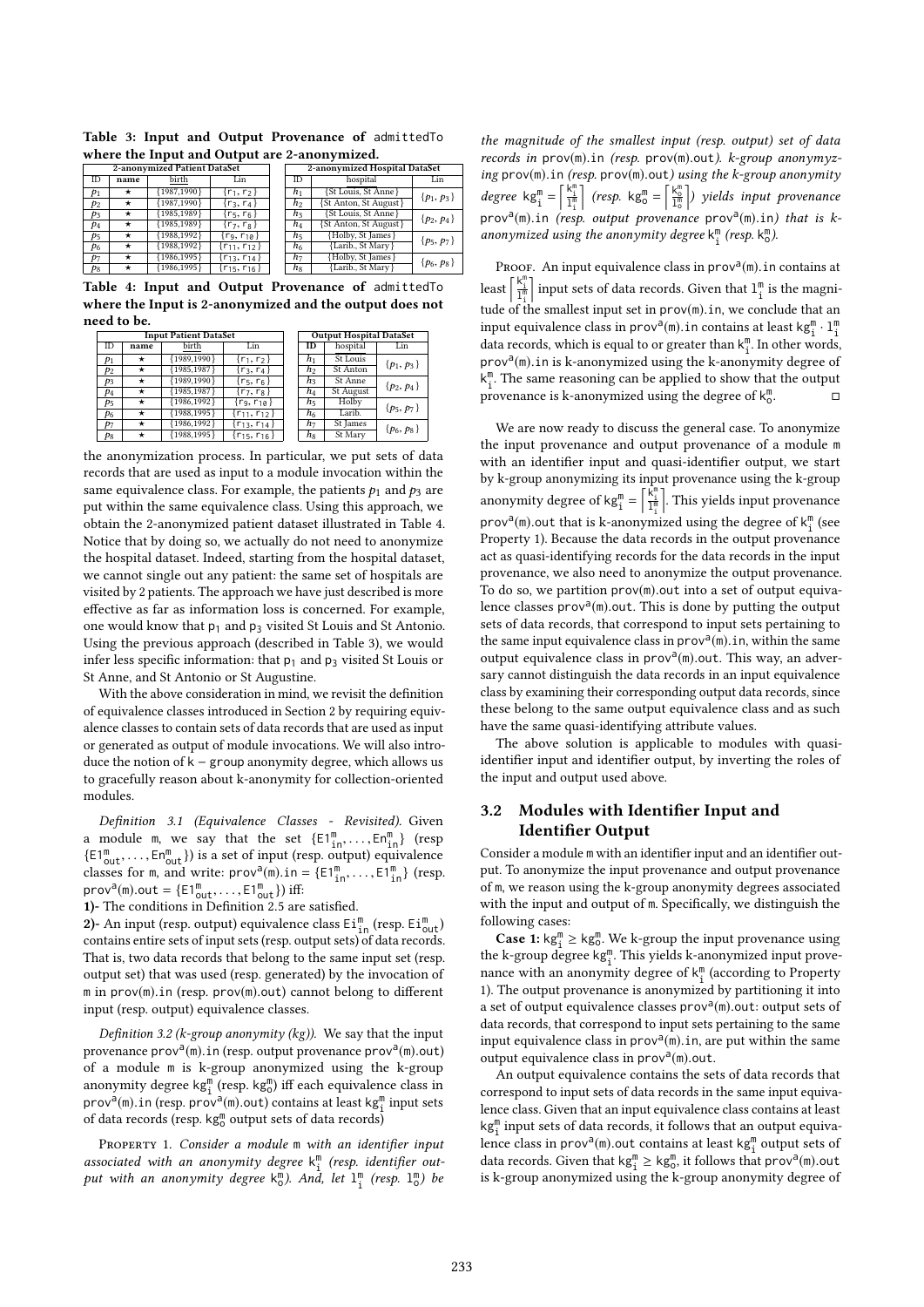Table 5: Input and Output Provenance of getPractitioners.

|       | <b>Input Patient DataSet</b> |       |                 | <b>Output Practitioner DataSet</b> |       |                |
|-------|------------------------------|-------|-----------------|------------------------------------|-------|----------------|
| ID    | name                         | birth | ID              | name                               | birth | Lin            |
| $p_1$ | Facello                      | 1953  | $pr_1$          | Rosch                              | 1996  |                |
| $p_2$ | Simmel                       | 1964  | pr <sub>2</sub> | Bellone                            | 1987  | $\{p_1, p_2\}$ |
| $p_3$ | Bamford                      | 1959  | $pr_3$          | Gargeya                            | 1993  |                |
| $p_4$ | Koblick                      | 1954  | $pr_4$          | Gubsky                             | 1988  |                |
| $p_5$ | Maliniak                     | 1955  | $pr_5$          | Heyers                             | 1985  | $\{p_3, p_4\}$ |
| $p_6$ | Preusig                      | 1953  | $pr_6$          | Tokunaga                           | 1991  |                |
| $p_7$ | Zielinski                    | 1957  | pr <sub>7</sub> | Camarinopoulos                     | 1995  |                |
| $p_8$ | Kalloufi                     | 1958  | pr <sub>8</sub> | Miculan                            | 1986  | $\{p_5, p_6\}$ |
|       |                              |       | pro             | Birrer                             | 1992  |                |
|       |                              |       | $pr_{10}$       | Keustermans                        | 1999  |                |
|       |                              |       | $pr_{11}$       | Mancunian                          | 2001  | $\{p_7, p_8\}$ |
|       |                              |       | $pr_{12}$       | Bond                               | 1982  |                |
|       |                              |       |                 |                                    |       |                |

kg<sup>m</sup>, which implies that prov<sup>a</sup>(m).out is k-anonymized using the approximate determined using the second with the second property 1). Note also that data anonymity degree of  $k_0^m$  (see Property 1). Note also that data records in the same input (resp. output) equivalence class cannot be distinguished by examining their corresponding output (resp. input) data records. This is because the data records in a given input equivalence class will have their corresponding output data records in the same output equivalence class, and, therefore, cannot be distinguished by examining their quasi-identifying attribute values, and vice-versa.

As an example, consider a module, getPractitioners, that takes a set of patients and returns the set of practitioners that have examined those patients<sup>2</sup>. Table 5 illustrates the input provenance and the output provenance of getPractitioners. We omit the lineage information (Lin column) in the input provenance because it is not useful in the example. Consider that the input of getPractitioners is associated with k<sup>getPractitioners</sup> getPractitioners = 2, and its output with  $k_0^{\text{getPractions}} = 2$ . Given that  $1_i^{\text{getPractitioners}} = 2$  and  $1_0^{\text{getPractitioners}} = 3$  (see Table 5), we have  $\text{kg}_{\text{S}}^{\text{getPr}}$  =  $\text{kg}_{\text{S}}^{\text{getPr}}$  =  $\text{kg}_{\text{S}}^{\text{getPr}}$  = 1. The k-group anonymity degree for both input and output in this case is 1. Tables 6 shows the anonymized input and output provenance obtained using the solution we have just described. Notice that the resulting patient dataset is 2-anonymized and that the resulting practitioner dataset is 3-anonymized. Moreover, we cannot distinguish between the practitioners of the patients in the same input equivalence class, and, similarly, we cannot distinguish between the patients of the practitioners that belong to the same output equivalence class.

**Case 2:**  $\text{kg}_{\text{i}}^{\text{m}} < \text{kg}_{\text{g}}^{\text{m}}$ . We perform the same processing as in (case 1) by inverting the roles of the input and output.

Table 6: 2-anonymized Input and 3-anonymized Output Provenance of getPractitioners.

|                |            | <b>Input Patient DataSet</b> |                 |            | <b>Output Practitioner DataSet</b> |                |
|----------------|------------|------------------------------|-----------------|------------|------------------------------------|----------------|
| ID             | name       | birth                        | ID              | name       | birth                              | Lin            |
| $p_1$          | *          | $\{53, 64\}$                 | $pr_1$          | *          | $\{87, 93, 96\}$                   |                |
| $p_2$          | *          | $\overline{53, 64}$          | pr <sub>2</sub> | $^{\star}$ | $\{87, 93, 96\}$                   | $\{p_1, p_2\}$ |
| $p_3$          | *          | 54, 59}                      | $pr_3$          | *          | ${87, 93, 96}$                     |                |
| p <sub>4</sub> | *          | 54, 59                       | $pr_4$          | $\star$    | $\{85, 88, 91\}$                   |                |
| p <sub>5</sub> | *          | 53, 55                       | pr5             | $\star$    | ${85, 88, 91}$                     | $\{p_3, p_4\}$ |
| p <sub>6</sub> | *          | 53, 55                       | $pr_6$          | $\star$    | ${85, 88, 91}$                     |                |
| $p_7$          | *          | $\{57, 58\}$                 | pr <sub>7</sub> | *          | ${86, 92, 95}$                     |                |
| $p_8$          | $^{\star}$ | [57, 58]                     | prg             | $^{\star}$ | ${86, 92, 95}$                     | $\{p_5, p_6\}$ |
|                |            |                              | $pr_9$          | *          | $\{86, 92, 95\}$                   |                |
|                |            |                              | $pr_{10}$       | *          | ${82, 99, 01}$                     |                |
|                |            |                              | $pr_{11}$       | *          | $\{82, 99, 01\}$                   | $\{p_7, p_8\}$ |
|                |            |                              | $pr_{12}$       | *          | $\{82, 99, 01\}$                   |                |
|                |            |                              |                 |            |                                    |                |

# 4 DATA PRIVACY OF WORKFLOW PROVENANCE

Given a workflow w, we seek to anonymize its provenance prov(w) by anonymizing the input provenance and output provenance of its constituent modules. In doing so, we can use the

 ${}^{2}$ A practitioner appears in the output set only if it has examined every patient in the input set.

method presented in the previous section as is to anonymize the data used and generated by each module, in an independent fashion. Unfortunately, this solution may lead to a breach of privacy. Indeed, equivalence classes will be formed without consideration to lineage between data records output by given modules and the data records used to feed the succeeding modules within the workflow, which may lead to a privacy breach. The technical report [5] contains a detailed example that illustrates this case.

We, therefore, designed an algorithm that ensures that lineage information cannot be used by an adversary to uncover private information about individuals. For the purpose of the anonymization algorithm, we will be shortly presenting, we group the workflow modules into levels as illustrated in Figure 2. A module belongs to level O if it does not have a previous module. A module belongs to a level i where  $i > 0$ , if it has at least an incoming data link connected to a module in level i − 1, and it does not have any incoming data link connected to a module in level  $\geq$  i.



| Algorithm 1 Anonymize Workflow Provenance |
|-------------------------------------------|
|-------------------------------------------|

Input: w, the workflow specification.

- **Input:** Modules =  $\{L_0, \ldots, L_k\}$  //workflow modules grouped into levels (breadth) from the sink to the source.
	- prov(w), the provenance of the workflow w.
- kg, group anonymity degree.
- Output:  $Prov^a(w)$  // anonymized provenance
- 1: for Level in Modules do<br>2: for m in Level do
- 2: for  $m$  in Level do<br>3. if  $(m$  is the initial
- if (m is the initial module) then
- 4:  $prov^a(m).in \leftarrow anomalymizeInitialInput(m, prov(m).in, kg)$ <br>5:  $prov^a(m) out \leftarrow anomalyeOutput(m, prov(m) out, prov^a(m))$
- 5: prov<sup>a</sup>(m).out ← anonymizeOutput(m, prov(m).out, prov<sup>a</sup>(m).in)<br>6: **else** 6:  $else$   $7:$   $9:$
- 7: prov<sup>a</sup>(m).in ← constructInputRecords(m, prec(m))<br>8: prov<sup>a</sup>(m) out ← anonymizeOutput(m\_prov(m) out\_p
- 8: prov<sup>a</sup>(m).out ← anonymizeOutput(m, prov(m).out, prov<sup>a</sup>(m).in)<br>9: **end if** 9: end if<br>10: end for
- end for
- 11: end for
- 12:  $\text{prov}^a(w) \leftarrow \bigcup_{m \in w.M} \text{prof}^a(m)$
- 13: return  $prov^a(w)$

To anonymize the provenance of a workflow w, Algorithm 1 takes as input the modules that compose the workflow organized into levels from the source to the sink, the provenance of the workflow prov(w), as well as a group anonymity degree kg to be applied to the input provenance of the initial module of the workflow. (We will see later which k-group anonymity degree is used.) The algorithm examines the modules by level. For the first level composed of the initial module  $m_{init}$ , the operation anonymizeInitialinput() (line 4) anonymizes the input data of such module using the k-group degree kg and produces the set of equivalence classes  $\text{prov}^a(\overline{\mathfrak{m}}_{\text{init}})$ .in. The output data records of the initial module are used to feed the operation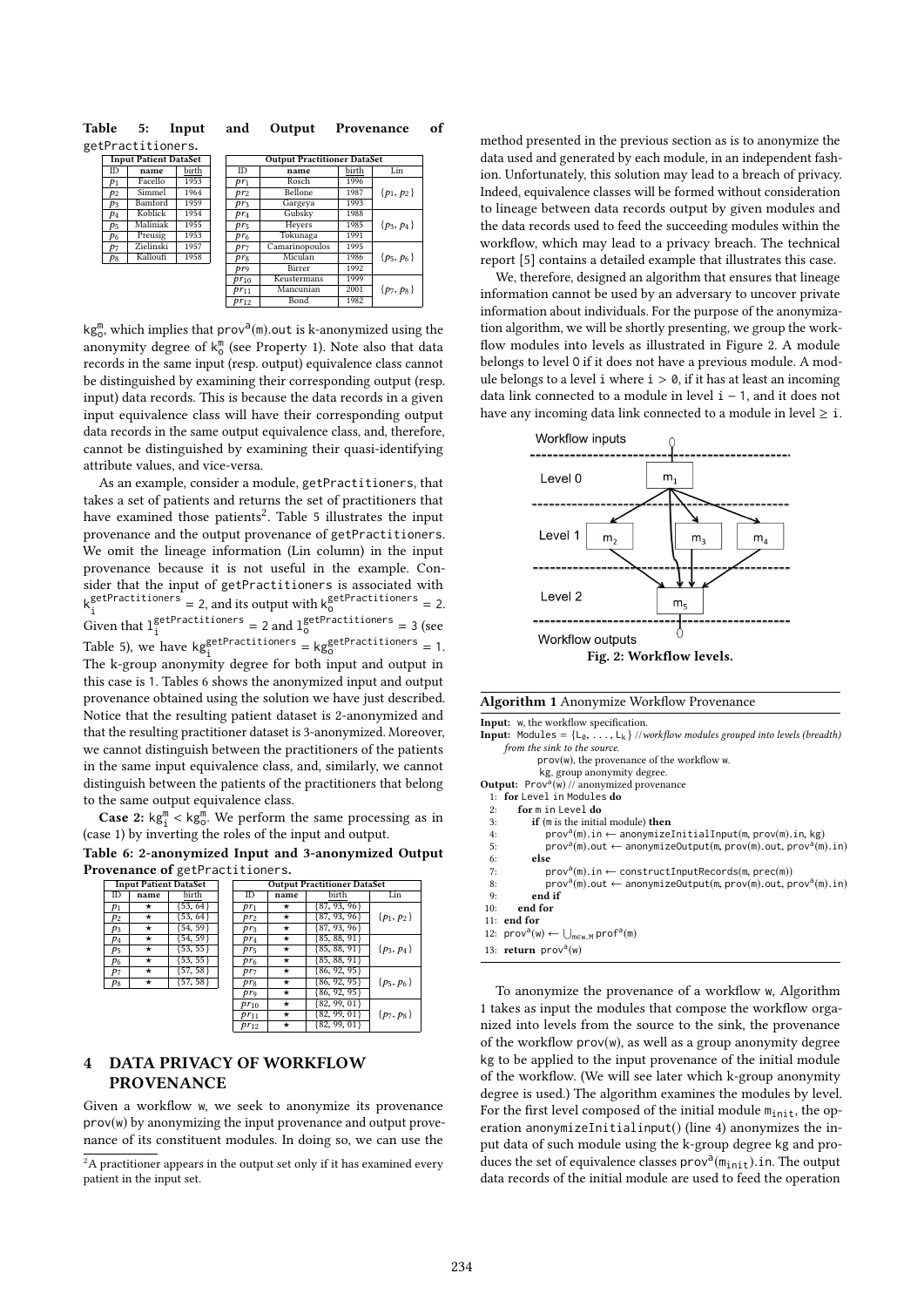anonymizeOutput(), which produces  $\text{prox}^{\mathfrak{d}}(\mathfrak{m}_{\text{init}})$ .out (line 5).<br>For a module m that belongs to a level other than the initial one For a module m that belongs to a level other than the initial one, the algorithm starts by constructing the anonymized input data records by using the anonymized data records of the preceding output in the previous level using the constructInputRecords() operation (lines 7). The output data records of m are, then, anonymized by using the same grouping applied to its inputs to produce  $\text{prov}^a(m)$  out using the anonymizeOuput() operation<br>(line 8). The algorithm terminates when the provenance of the (line 8). The algorithm terminates when the provenance of the module that belongs to the sink level is anonymized.

Having described how Algorithm 1 operates, we will describe in detail the operations used in the algorithm. We will also list the guarantees respected by each operation. Due to space limitations, the poofs of the guarantees can be found in the technical report [5]. Before proceeding to the presentation of the operations used in our algorithm, we start by defining the notion of lineagerelated equivalence classes.

Definition 4.1 (Lineage-Related Equivalence Classes). Let E1 and E2 be two different equivalence classes. We say that E1 and E2 are lineage-related iff there are data records in E1 that (transitively) contributed through workflow executions to data records in E2, or vice-versa.

anonymizeInitialInput(m, prov(m).in,  $k_g$ ). This operation generates input equivalence classes for the initial module m:  $\text{prov}^a(m) \text{ in } = \{E1^m_1, \ldots, En^m_m\}, \quad n \geq 1.$  Such equivalences classes are obtained by partitioning the input sets of data records in prov(m). in into groups, each containing at least  $k_g$  input sets. Each group gives rise to an equivalence class by masking the identifying attribute values of its data records and generalizing their quasi-identifying attribute values such that the data records in the group are indistinguishable w.r.t. their quasi-identifying attribute values. Details about the partitioning operation are presented later in Section 5.

#### Guarantees:

•  $G_1$ : prov $(m_{init})^a$ . in is  $k_g$  group anonymized.

anonymizeOutput(m, prov(m).out, prov<sup>a</sup>(m).in). Given<br>onymized input provenance prov<sup>a(m)</sup> in  $=$   $fE1^m$ anonymized input provenance  $\text{prov}^{\text{a}}(\overline{\mathfrak{m}})$ .in =  $\{E1_{\overline{\mathfrak{m}}}^{\mathfrak{m}}, \dots, En_{\overline{\mathfrak{m}}}^{\mathfrak{m}}\}$  of a module  $\overline{\mathfrak{m}}$  this operation generates approximated output of a module m, this operation generates anonymized output provenance of that module:  $\text{prov}^{\text{a}}(\mathfrak{m})$ .out =  $\{E1^{\mathfrak{m}}_{\text{out}}, \ldots, En^{\mathfrak{m}}_{\text{out}}\}$ .<br>To do so, for every input equivalence class  $E1^{\mathfrak{m}}$  a group  $G1^{\mathfrak{m}}$ . To do so, for every input equivalence class  $Ei_{in}^m$ , a group  $Gi_{out}^m$ containing the output sets of data records in prov(m).out that are lineage dependent on input sets of data records in  $\text{Ei}_{\text{in}}^{\text{m}}$ , is constructed. Each group  $\text{Gi}_{\text{out}}^{\text{m}}$  gives rise to an output equivalence class  $Ei_{\text{out}}^{\text{m}}$  by masking the identifying attribute values of the data records in  $Gi_{out}^m$  and by generalizing their quasi-identifying attribute values such that the data records in the group are indistinguishable w.r.t. their quasi-identifying attribute values.

#### Guarantees:

- $G_2$ : for every equivalence class  $E_{\text{in}}^m$  in prov<sup>a</sup>(m).in,<br>apopymiza0utput() generates one lineage-related equivanonymizeOutput() generates one lineage-related equivalence  $E_{\text{out}}^m$  in prov<sup>a</sup>(m).out.<br>Get apopymize0utput() pro
- G3: anonymizeOutput() preserves k-group anonymity degree. That is, the number of output sets of data records in an output equivalence class  $E_{\text{out}}^{\text{m}}$ , generated by anonymizeOutput(), is equal to the number of input sets of data records in the input equivalence class  $\mathsf{E}_{\text{in}}^{\text{m}}$  that is used as input to that operation.

ConstructInputRecords(m, prec(m)). construct input equivalence classes for m given the output equivalence classes of its preceding modules prec(m). We distinguish two cases:

Case 1: m is preceded by one module:  $prec(m) = \{m'\}$ There are data links connecting the output ports of m' to the input ports of m. Given the anonymized output provenance  $\text{prov}^{\mathfrak{d}}(m')$ .out = { $E1_{\text{out}}^{m'}$ , ...,  $E1_{\text{out}}^{m'}$ } of m', this operation generates the anonymized input provenance of m eration generates the anonymized input provenance of m,  $\text{prov}^a(m)$ .in = {E1<sup>m</sup><sub>1</sub>, ..., En<sup>m</sup><sub>1</sub>}, as follows: For every output equivalence class  $\overline{Ei}_{\text{out}}^{m'}$ , a group  $\overline{Gi}_{\text{in}}^{m}$  is constructed containing the input sets of data records in  $\text{prox}(m)$ . in that are lineage<br>dependent on output sets of data records in  $\text{Ei}^{m'}$ . The data dependent on output sets of data records in  $Ei_{out}^{m'}$ . The data records in  $Gi_{in}^m$  are, then, anonymized by masking their identifying attribute values, and by replacing their quasi-identifying attribute values, with the values used in their lineage-dependent data records in  $\text{Ei}_{\text{out}}^{\text{m}'}$ . Thereby, each group  $\text{Gi}_{\text{in}}^{\text{m}}$  gives rise to an input equivalence class  $Ei_{in}^{m}$ .

Case 2:  $m$  is preceded by multiple modules. Suppose that  $prec(m) = \{m_1, m_2\}$ . Cases, where a module has more than two preceding modules, are handled in the same manner. Given the anonymized output provenance  $\text{prox}_{m}^{\alpha}(m_1)$  out of  $m_1$  and the anonymized output provenance  $\text{prox}_{m_1}^{\alpha}(m_1)$  out of  $m_2$  the the anonymized output provenance  $\text{prox}^a(m_2)$  out of  $m_2$ , the anonymized input provenance  $\text{prov}^a(m)$ . in of m is obtained using<br>the following process: the following process:

For pair  $(\text{Ei}_{\text{out}}^{\text{m}_1}, \text{Ej}_{\text{out}}^{\text{m}_2})$  in (prov<sup>a</sup>( $\text{m}_1$ ).out, prov<sup>a</sup>( $\text{m}_1$ ).out), if there exists a data record <sup>d</sup> in prov(m).in that is lineage dependent on a data record in  $Ei_{out}^{m_1}$  and a data record in  $Ej_{out}^{m_2}$ , a group  $Gij_{10}^m$  containing the data records in prov<sup>a</sup> $(m)$ .in that are<br>lineage dangedent on data records from both equivalence classes lineage-dependent on data records from both equivalence classes  $\tilde{\text{Ei}}_{\text{out}}^{\text{m}_1}$  and  $\tilde{\text{Ej}}_{\text{out}}^{\text{m}_2}$ , is constructed. The data records in  $\tilde{\text{Gi}}_{\text{in}}^{\text{m}}$  are anonymized, thereby giving rise to  $\mathrm{Eij}^{\mathsf{m}}_{\text{in}}$ , as follows. The identifying attribute values of the data records in  $Gij^m_{in}$  are masked, and their quasi-identifying value attributes are replaced by the attribute values of their lineage-wise corresponding data records in  $\mathrm{Ei}_{\mathrm{out}}^{\mathsf{m}_1}$  and  $\mathrm{Ej}_{\mathrm{out}}^{\mathsf{m}_2}$ .

#### Guarantees:

- G4: Using the operation ConstructInputRecords(), an output equivalence class of a module in prec(m) contributes to one lineage-related input equivalence class of m.
- G5: The operation constructInputRecord() preserves kgroup anonymity. In other words, the number of input sets of data records in an input equivalence class  $\mathsf{E}_{\text{in}}^{\text{m}}$  is equal to or greater than the number of output sets of data records in the corresponding output equivalence classes of the preceding modules.

# 4.1 Privacy Analysis

We will show, in this section, that an adversary cannot break k-anonymized workflow provenance that is obtained using Algorithm 1. In doing so, we need to show that: i)- The data records in the anonymized input provenance  $\text{prov}^{\partial(m)}$ . in (resp. anonymized output provenance  $\text{prov}^a(m)$ .out) of every identifier<br>input (resp. identifier output) of a module  $m$  in  $w$  belong to equive input (resp. identifier output) of a module m in w, belong to equivalence classes of size  $\geq k_i^m$  (resp.  $\geq k_o^m$ ). ii)- The data records in an equivalence class in prov<sup>a</sup>(m).in (resp. prov<sup>a</sup>(m).out) cannot<br>be distinguished by examining their lineage (i.e., by examining be distinguished by examining their lineage (i.e., by examining the data records they have been (transitively) generated from or the data records that they have (transitively) contributed to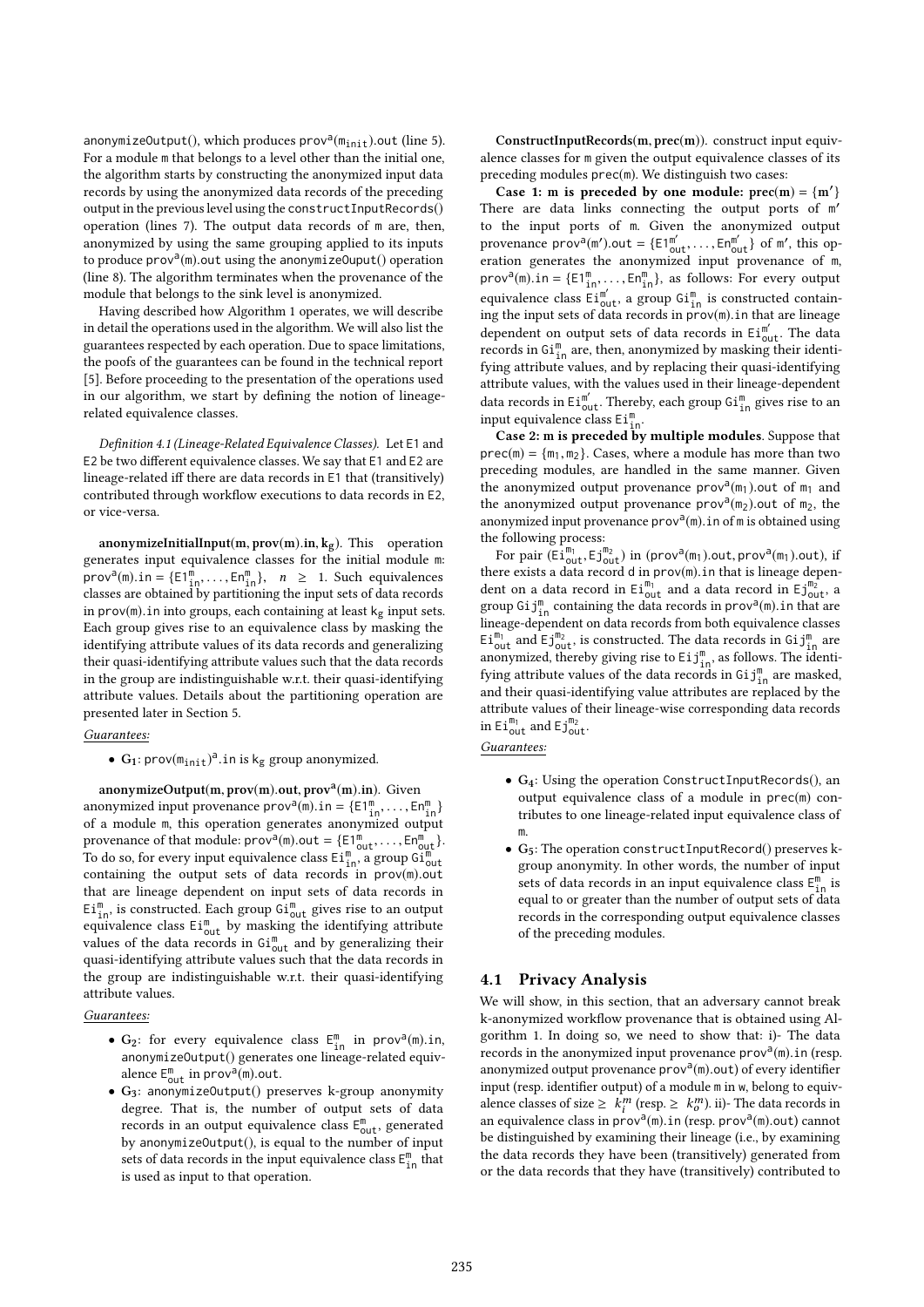within workflow executions). To do so, we present in what follows a lemma and a theorem, each of which is accompanied by proof.

Lemma 1. An input equivalence class (resp. output equivalence class) of a given module:

- (1) is lineage-related with at most one input equivalence class and one output equivalence class of a different module in the same workflow, and
- (2) is lineage-related with one output equivalence class (resp. input equivalence class) of the same module, and
- (3) is not lineage-related with any input equivalence class (resp. output equivalence class) of the same module.

PROOF. We start by showing (1). Let m and m' be two modules in a workflow w, and let  $E_{in}^{m}$  and  $E_{out}^{m}$  be an input and output equivalence classes of m. There are three possible cases:

a)- There is exist a dataflow path connecting m to m' in w. For ease of exposition, we denote  $m$  by  $m_1$ , and  $m'$  by  $m_n$ , and, therefore, the data flow path connecting m to m ′ , can be represented by the sequence  $(m_1, \ldots, m_n)$ , with  $n \ge 2$ . The sequence  $(m_1, \ldots, m_n)$ denotes a dataflow, i.e. there are data links connecting the output ports of  $m_i$  to the input ports of  $m_{i+1}$  for  $i \in [1, n-1]$ . Given the guarantees  $G_2$  and  $G_4$ , it follows that

- Every input equivalence class in  $m_i$  gives rise to one lineage-related output equivalence class of  $m<sub>i</sub>$  for  $i$  ∈ [1, n].
- Every output equivalence class in  $m_i$  gives rise to one lineage-related input equivalence class of  $m_{i+1}$  for  $i \in [1, n - 1].$

Given that we consider acyclic workflow, a module cannot appear twice in the dataflow path  $(m_1, \ldots, m_n)$ , which allows us to conclude that every input or output equivalence class of  $m_1$ gives rise to one lineage-related input equivalence class for  $m_n$ and one lineage-related output equivalence class for the output of  $m_n$ . Given that we use  $m_1$  to denote  $m_1$  and  $m_n$  to denote m', we can conclude that m ′ has one input equivalence class and one output equivalence class that are lineage-related with  $E_{\text{in}}^{\text{m}}$  (resp.  $E_{\text{out}}^{\text{m}}$ ).

b)- There is exist a dataflow path connecting m' to m in the workflow. The same analysis in (a) allows to conclude that m' has one input equivalence class and one output equivalence class that are lineage-related with  $E_{in}^{m}$  (resp.  $E_{out}^{m}$ ).

c)- There does not exist a data flow path connecting m to m ′ , or vice-versa. Given that we consider a data-driven workflow execution module, the data records used and generated by m cannot possibly contribute to the data records used and generated by m ′ , and vice-versa. It follows from Definition 4.1 that the equivalence classes associated with the input or output of m cannot be lineage-related to the equivalence classes associated with the input or output of m.

(a), (b) and (c) allows us to conclude (1).

We now show (2). According to G<sub>2</sub>, given a module m in a workflow w, the operation anonymizeOutput() generates one lineagerelated output equivalence class  $E_{out}^{m}$  of m, for every input equivalence class  $E_{in}^{m}$  of m. Given that w is acyclic, it follows that  $E_{in}^{m}$ contains all the data records bound to the input of m that contributed to  $E_{\text{out}}^{\text{m}}$ , and the data records in  $E_{\text{in}}^{\text{m}}$  contribute to no data records bound to the output of  $m$ , other than those in  $E_{\text{out}}^{m}$ . In other words,  $E_{\text{out}}^{\text{m}}$  is the only output equivalence class of  $\text{m}$  that is lineage-related with  $E_{in}^{m}$ , and  $E_{in}^{\hat{m}}$  is the only input equivalence class of m that is lineage-related with  $E_{\text{out}}^{\text{m}}$ .

We now show (3). Given that we consider acyclic workflows, input data records (resp. output data records) of a given module cannot possibly contribute data records bound to the same input module (resp. module output). It follows then that an input equivalence class (resp. output equivalence class) of a given module is not lineage-related with any input equivalence class (resp. output equivalence class) of the same module.

THEOREM 4.2 (SOUNDNESS). The workflow provenance generated for the provenance prov(w) of a workflow w by Algorithm 1 using as input the k-group anonymity degree:

$$
kg^{max} = max(\bigcup_{m_j \in WF \text{ .module}} \{kg_j^{m_j}, kg_0^{m_j}\})
$$
(1)

is k-annoymized.

PROOF. To prove this theorem, we need to show: i) that every equivalence class in prov<sup>a</sup>(m), in of an identifier input of (resp.<br>prov<sup>a(m)</sup>, out of an identifier output) of every module m in the prov<sup>a</sup>(m).out of an identifier output) of every module m in the workflow  $w$  contains at least  $k^m$  (resp.  $k^m$ ) data records, and ii) workflow **w**, contains at least  $k_1^m$  (resp.  $k_0^m$ ) data records, and ii) that data records in an equivalence class of the input or output of m cannot be distinguished by examining their lineage within the executions of w (see the problem statements in Section 2).

The input equivalence classes of the initial module in the workflow are generated using anonymizeInitialInput. According to  $G_1$ , the input equivalence classes generated by anonymizeInitialInput are k-grouped using the k-group anonymity degree kgmax. Such equivalence classes give rise to other equivalence classes by repeatedly applying the the operations anonymizeOutput() and ConstructInputRecords(). According to the guarantees  $G_3$  and  $G_5$ , such operations preserve k-group anonymity. It follows, then, that every equivalence class of an input (or output) of a module m that is generated by the algorithm contains a number of input (or output) sets that is equal to or greater than kg<sup>max</sup>. In other words, the equivalence classes in prov<sup>a</sup>(m).in (resp. prov<sup>a</sup>(m).out) contain at least kg<sup>max</sup> ·  $\lim_{n \to \infty}$  data<br>records (resp. kg<sup>max</sup> ·  $1^m$  data records). Given that kg<sup>max</sup> ·  $1^m$ records (resp. kg<sup>max</sup> · 1<sup>m</sup><sub>out</sub> data records). Given that, kg<sup>max'</sup> · 1<sup>m</sup><sub>in</sub> is equal to or greater than kg<sup>m</sup> · 1<sup>m</sup><sub>i</sub>, which by definition is equal to or greater than  $k_1^m$ . It follows that the equivalences classes in prov<sup>a</sup>(m). in contain at least  $k_1^m$  data records. Similarly, given that,  $k_2^{m}$  as  $k_3^{m}$  is equal to or greater than  $k_2^{m}$ .  $1^m$  which by definition  $kg^{max} \cdot l_0^m$  is equal to or greater than  $kg_0^m \cdot l_0^m$ , which by definition is equal to or greater than  $\mathsf{k}^\mathsf{m}_0.$  It follows that the equivalences classes in prov<sup>a</sup>(m).out contain at least  $k_0^m$  data records. Thereby, we have just shown (i).

We will now show (ii). Every input equivalence class  $\mathsf{E}_{\text{in}}^{\text{m}}$  in  $\text{prov}^{\text{a}}(m)$ . in is, according to lemma 1, not lineage-related to any<br>equivalence class of the same input, and it is lineage-related equivalence class of the same input, and it is lineage-related with at most one input equivalence class  $E_{in}^{m'}$  of any other module input in the workflow, and is lineage-related with at most one output equivalence class  $E_{in}^{m'}$  of any module in the workflow (including m). The data records in any lineage-related input equivalence class  $E_{\text{in}}^{\text{m}'}$  or output equivalence class  $E_{\text{out}}^{\text{m}'}$ ) do not carry identifying attribute values and are indistinguishable w.r.t. their quasi-identifying attribute values. Therefore, an adversary is unable to distinguish between the data records in  $\mathsf{E}_{\text{in}}^{\text{m}}$  of an input equivalence class of a module m by examining the data records of its lineage-related equivalence classes. The same reasoning can be applied to the output equivalences classes in  $\text{prov}^{\text{a}}(m)$  out.<br>This implies that data records in an equivalence class  $\mathsf{E}$  cannot This implies that data records in an equivalence class E cannot be distinguished by examining the records of any of its lineagerelated equivalence class E ′ . And, by recursion, the data records in E ′ cannot be distinguished by examining the data records in the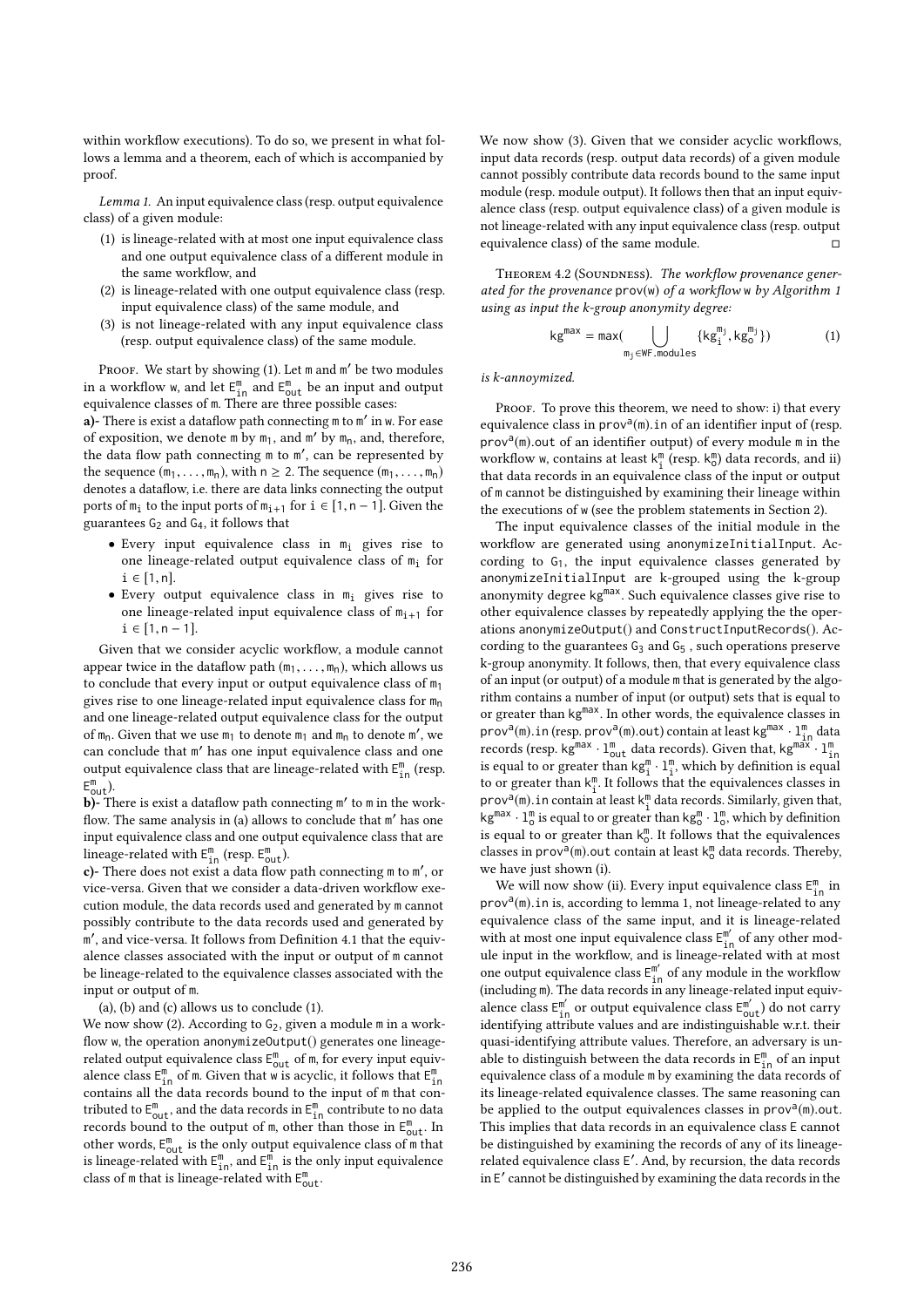equivalence classes that are lineage-related with E'., etc. That is, the data records in an equivalence class cannot be distinguished by examining their lineage, thereby showing (ii).

# 5 GROUPING OF DATA RECORD SETS

Consider that the initial module of a workflow took as input the following sets of records  $D = D_1 \cup \cdots \cup D_n$ , with  $1 = \min_{i \in [1 \cdots n]} |D_i|$ . Consider now that the target k-group anonymity degree is kg, i.e., the target anonymity degree  $k = kg * 1$ . If  $k > 1$ , i.e. kg > 1, then the method for anonymization that we have described so far states that the inputs sets in  $D = D_1 \cup \cdots \cup D_n$  need to be grouped (unionied) into equivalence sets of a magnitude at least equal to k. In doing so, the method we presented does not specify which inputs sets in D to group together to form equivalence classes. A naïve solution to this problem would be to union all the datasets in D into a single group, i.e. a single equivalence class, and anonymize the quasiidentifying attributes of the data records accordingly. However, the records obtained using this approach are likely to be useless since the scientists will not be able to distinguish between any of the data records used as input to the module in question. A more desirable solution would, therefore, generate groups that have a small magnitude of at least k, and yet try to keep the magnitude of such groups as close as possible to k. We can formally define the above problem as follows<sup>3</sup>.

Given sets of data records  $D = D_1 \cup \cdots \cup D_n$ , and an anonymity degree k, group the sets  $D_i$ ,  $i = 1 ... n$ , into groups  $G = G_1 \cup \cdots \cup G_m$ ,  $m \le n$ , such that:

(1)  $|G_i|$  ≥ k, and

(2)  $\max_{i=1...m}(|G_i|)$  is minimal.

The above problem can be viewed as a variant of the scheduling problem [29], in which the datasets  $D_i$  represent independent and non-preemptive jobs, and the cardinalities of such datasets represent jobs' lengths. There is a maximum of n machines. If a machine is used then its load must be greater or equal to k. The objective of such a scheduling problem is to minimize the makespan. To our knowledge, there does not exist any variant of the scheduling problem in the literature that meets the above criteria. We prove in the technical report that this is a strongly NP-hard problem, by reducing the 3-partition problem to the above problem (see [5], page 14, for the proof).

Given that our problem is strongly NP-hard, we turn our attention to approximation algorithms. In particular, we devised the minimizeG integer problem (see below) to produce a good quality solution.  $x_{i,j}$  is an integer that can takes the value 1 if the set  $D_i$  participates in the union that forms the group  $G_i$ , and 0, otherwise (Constraint C<sub>4</sub>).  $y_i$  is an integer that can takes the value 1 if the group  $G_i$  contains at least one set in D, and 0, otherwise (Constraint  $C_5$ ). *card<sub>i</sub>* represents the cardinality of the set  $D_i$ . Constraints (C<sub>1</sub>) states that a set  $D_i$  must participate in the union of exactly one group. Constraint  $(C_2)$  specifies that a group  $G_i$  can have a cardinality of 0 (when  $y_i$  equals to 0), or a cardinality greater or equal to k (when  $y_i$  equals to 1). Constraint  $(C_3)$  specifies that the cardinalities of the groups  $G_1, \ldots, G_n$  is smaller than a variable Z, which represents the makespan. The objective of the integer program is, therefore, to minimize the value of Z. Constraints  $(C_6)$  states that  $y_i$  is definitely equal to 1 if  $x_{i,j}$  is equal to 1. More specifically, if the set  $D_i$  has been affected to the group  $G_i$  (i.e.,  $x_{i,j} = 1$ ), then the group  $G_i$  contains at least one set (i.e.y<sub>j</sub> = 1).

minimizeG Z subject to

$$
i = 1, ..., n \qquad (C_1)
$$
  

$$
j \in \{1, ..., n\}
$$

$$
\sum_{i \in \{1, \dots, n\}} card_i \cdot x_{ij} \ge k \cdot y_j, \quad j = 1, \dots, n \qquad (C_2)
$$
\n
$$
\sum_{i \in \{1, \dots, n\}} card_i \cdot x_{ij} \le Z \qquad i = 1 \qquad n \qquad (C_2)
$$

$$
\sum_{\{1,\dots,n\}} card_i \cdot x_{ij} \le Z, \qquad j = 1, \dots, n \qquad (C_3)
$$
  
\n
$$
x_{ij} \in \{0, 1\}, \qquad i, j = 1, \dots, n \qquad (C_4)
$$
  
\n
$$
y_j \in \{0, 1\}, \qquad j = 1, \dots, n \qquad (C_5)
$$
  
\n
$$
y_j \ge x_{ij}, \qquad i, j = 1, \dots, n \qquad (C_6)
$$

Notice that we need to invoke the minimiseG program only once per workflow to identify the way the input sets of the initial module are to be grouped. The output of the initial module, as well as the input and output of the remaining modules in the workflow, use groupings that are derived based on lineage information (see Algorithm 1, lines  $4 - 8$ ).

#### 6 VALIDATION

 $i \in$ 

We implemented the solution that we have described in this paper using Python 2.7. We used the COIN Branch and Cut solver (CBC) provided by the LP Modeler Pulp<sup>4</sup> for solving the integer program MinimizeG presented in Section 5.

#### 6.1 Experimental Setup

There is no existing solution that we can utilize as a base solution for comparison. Nonetheless, the approach that we have described raises the question as to which parameters impact the quality of the provenance anonymized using our solution. The analysis of the k-group anonymity degree computed for a workflow (see Equation 1), which dictates the degree of generalization, i.e., information loss, to be applied to the provenance of a workflow, reveals that the quality of the provenance (level of generalization) can be influenced by the anonymity degrees and magnitudes of the sets of data records used and generated by the parameters (inputs or outputs) of the workflow's modules. Note that on the other hand, the same equation allows us to rule out the topology (structure) of the workflow as a possible influencing factor. Because of this, we focus in our experiment on assessing the impact that the difference in the anonymity degrees and the magnitudes of the sets associated with two module parameters, which we take w.l.o.g to be the input and output of a module, has on the quality of anonymized provenance.

To be able to control the parameters of our experiment, we implemented a python program that given  $1^{\text{m}}_{\text{in}}$ ,  $1^{\text{m}}_{\text{out}}$  and a number of module invocations, automatically generates module provenance. The provenance identifies the data records that are automatically generated by our tool. Regarding the content of data records, we use the Adult dataset [14], a de facto benchmark for anonymization solutions.

To assess the quality of anonymized data, we used the average equivalence class size [19] and the discernability metric [19]. For conciseness sake, we focus in what follows on the average equivalence class size. Readers interested in examining the results for discernability are referred to [5].

The average equivalence class measures how well equivalence classes created by the anonymization do not exceed what is required by the anonymization degree k. It can be defined as  $\text{follows: } \text{AEC}(DS^*) = \frac{|DS|}{|EQ(DS^*)| \cdot k}$ 

where EQ(DS<sup>\*</sup>) represents the set of equivalence classes created as a result of anonymizing DS, i.e., |EQ(DS<sup>∗</sup> )| is the number of equivalence classes created. k represents the k-anonymity degree

<sup>&</sup>lt;sup>3</sup>The problem statement formulated in Section 2.3 contains this condition.

<sup>4</sup> https://pypi.org/project/PuLP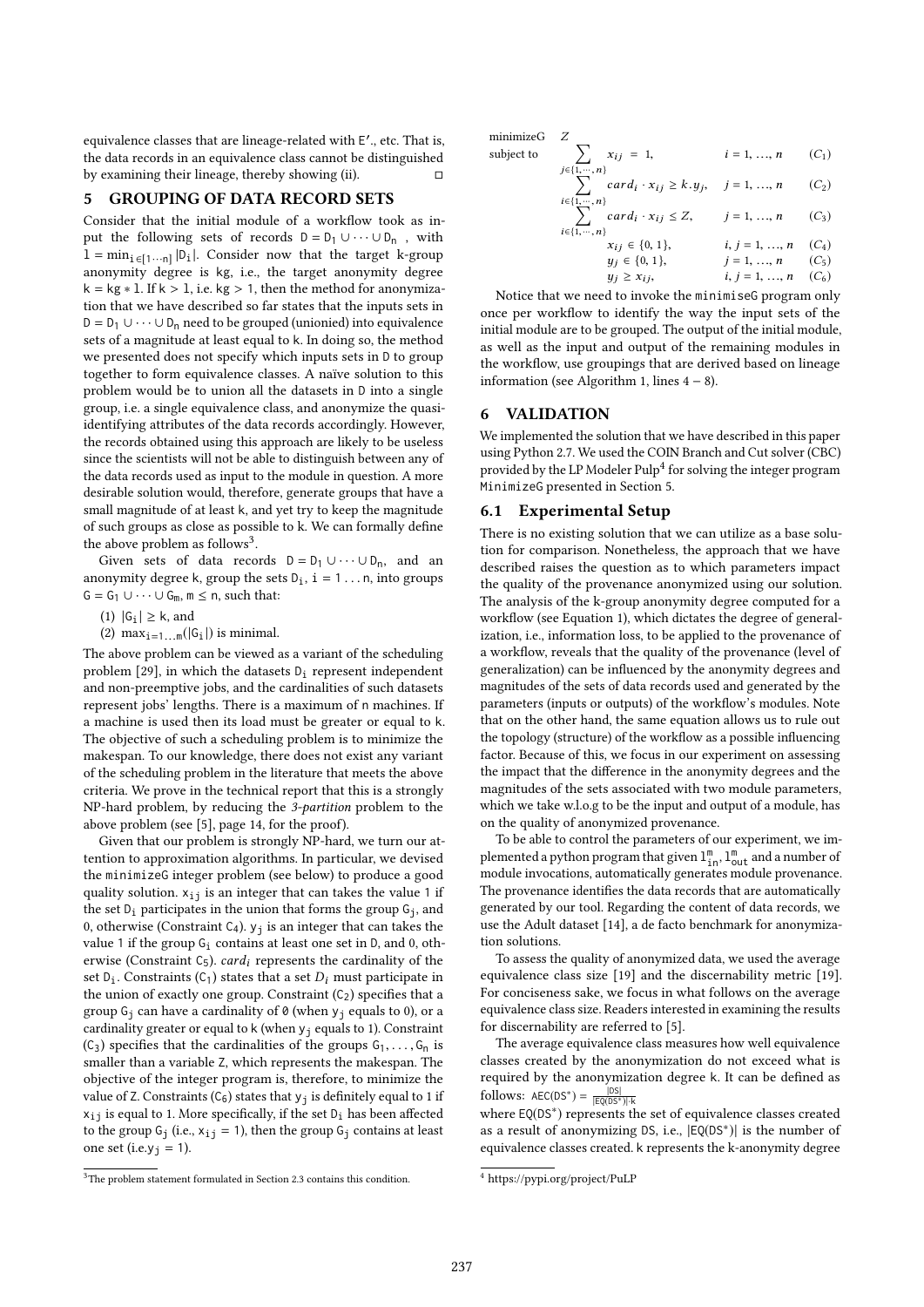required. The best value of AEC is 1. It means that none of the equivalence classes created as a result of anonymization exceeds the required anonymity degree when performing the generalization. We chose AEC as a measure because it is a good indicator for the quality of the anonymized data, with respect to a minimum requirement that is set by the anonymity degree.

As well as examining the impact of the anonymity degree and magnitude of sets of data records on the quality of anonymized provenance (in Sections 6.2, 6.3 and 6.4), we assess the utility of anonymized workflow provenance by examining the degree to which they can be used for answering workflow provenance challenge queries using real-world workflows [23] (in Section 6.5), and assess the efficiency of our solution (in Section 6.6).

# 6.2 Impact of the Disparity of  $k_{in}^m$ ,  $k_{out}^m$  on the Quality of Anonymization

Given the provenance of the module m, one would expect that disparity between  $k_{in}^m$  and  $k_{out}^m$ , or more specifically between the ratios  $kg_{in}^{m}$  and  $kg_{out}^{m}$  have an impact on the quality of the obtained anonymized input and output datasets of m. Specifically, if kg $_{\text{out}}^{\text{m}}$  is larger than kg $_{\text{in}}^{\text{m}}$  then the inputs records of  $\text{m}$  will be grouped into equivalence classes that are beyond what is required by  $k_{\text{in}}^{\text{m}}$  to meet  $k_{\text{output}}^{\text{m}}$ . Thereby, the average equivalence class of the obtained anonymized input datasets is likely to suffer as a results. On the contrary, if  $\mathsf{kg}^\mathsf{m}_{\mathsf{in}}$  and  $\mathsf{kg}^\mathsf{m}_{\mathsf{out}}$  are close then one would expect that the average equivalence class for both the input and output anonymized datasets to be of good quality. To assess this intuition, we ran an experiment in which:

1) We generated the provenance of a module m that associates sets of input data records with sets of output data records. (Note that we ran our experiments using different numbers of module invocations, namely 50, 100, 200, 300, 400 and 500 module invocation. The results we obtained presented similar trends. We, therefore, focus on reporting on the results obtained for 100 module invocations.) We set  $1^{\text{m}}_{\text{in}}$  and  $1^{\text{m}}_{\text{out}}$  to the same value, viz. 1. Specifically, an input (resp. output) set of data records that are used or generated by m has a magnitude between 1 and 3 (resp. 1 and 4). (We did so to examine the interplay between  $k_{in}^m$  and  $k_{\text{out}}^{\text{m}}$ . Later on, we report on an experiment that we ran to assess the impact of the magnitudes of the sets of data records and their variability.) 2) We then set the value of  $k_{in}^{\text{m}}$  to 2, and anonymized the input and output datasets using our method by varying the value of  $k_{in}^{m}$  between 2 and 20.

We ran this experiment three times. Figures 3 illustrates the average of the AEC obtained. Notice that the AEC of the output dataset is close (if not equal) to 1, indicating that the quality of the anonymized dataset is optimal as far as the constructed equivalence classes are concerned. On the other hand, we observe that the AEC of the input dataset increases as the disparity between  $k^{\text{m}}_{\text{int}}$  and  $k^{\text{m}}_{\text{out}}$  increases. This confirms our initial observation.

# 6.3 Impact of the Disparity of  $k_{in}^m$ ,  $l_{in}^m$  on the Quality of Anonymization

Another aspect that can impact the quality of the anonymized datasets is the difference between the anonymity degree and the magnitude of the smallest input (resp. output) set of data records. Without loss of generality, let us consider the input of a module m. If  $1^{\text{m}}_{\text{in}}$  is greater than the anonymity degree  $k^{\text{m}}_{\text{in}}$ , then the magnitude equivalence classes obtained as a result of anonymization will be greater than what is required by  $k_{in}^m$ , thereby impacting negatively the AEC. To empirically examine this aspect, we set



the anonymity degree  $k_{in}^{m}$  to 20. We then varied the parameter  $\mathbf{1}_{\text{in}}^{\text{m}}$  between 1 and 99, with a unit of 2, i.e., [1, 3, . . . , 97, 99]. In particular for a given value of  $\mathbf{1}^{\text{m}}$  the input sets generated for particular, for a given value of  $1^{\text{m}}_{\text{in}}$ , the input sets generated for a module have a magnitude between  $1^{\text{m}}_{\text{in}}$  and  $1^{\text{m}}_{\text{in}}$  + 3. In other words, the input sets have a magnitude that is close to the value of  $1^{\text{m}}_{\text{in}}$ . We did so to factor out the impact that the variability in the magnitude of the input sets, which we will examine later on.

For each value of  $1^{\text{m}}_{\text{in}}$ , we generated the provenance for the module m (100 module invocation) and anonymized the obtained input dataset. We ran this experiment three times, and averaged the results, which are depicted in Figure 4 for the average equivalence class. The chart can be partitioned into two parts. The first part where  $1^{\text{m}}_{\text{in}}$  ranges from 1 to 20, and in the second part where it ranges from 20 to 100. In the first part, we notice that the AEC remains relatively close to 1 until it reaches the value of 15 and <sup>17</sup> where we notice an increase of the AEC <sup>1</sup>.5. The AEC then decreases to values that are close to 1 for  $1^{\text{m}}_{1\text{n}}$  values of 19 and 21. To explain this increase in the AEC, consider the case where  $l_{\text{in}}^{\text{m}}$  = 15. The magnitude of the input sets ranges between 15 and 18 according to the above experiment setting. Consequently, the magnitude of the sets obtained using the grouping ranges between 30 and 36. Indeed, an input set on its own has a magnitude lower than the required anonymity degree of 20, and two unionied input sets will definitely have a magnitude between 30 and 36, which is larger than the required anonymity degree. This explains the fact that the AEC value is close to <sup>1</sup>.5. In the second phase, we observe that the value of the AEC grows linearly as the magnitude of the smallest set grows. This can be explained by the following. For values of  $1^{\text{m}}_{\text{in}}$  greater than 20, no set grouping is actually performed: the magnitude of the input set is greater than the required anonymity degree. The larger is the magnitude of  $\mathbb{1}_{\text{in}}^{\text{m}}$ , the larger the disparity between  $\mathbb{1}_{\text{in}}^{\text{m}}$  and  $k_{\text{in}}^{\text{m}} = 20$ , and subsequently, the larger is the AEC.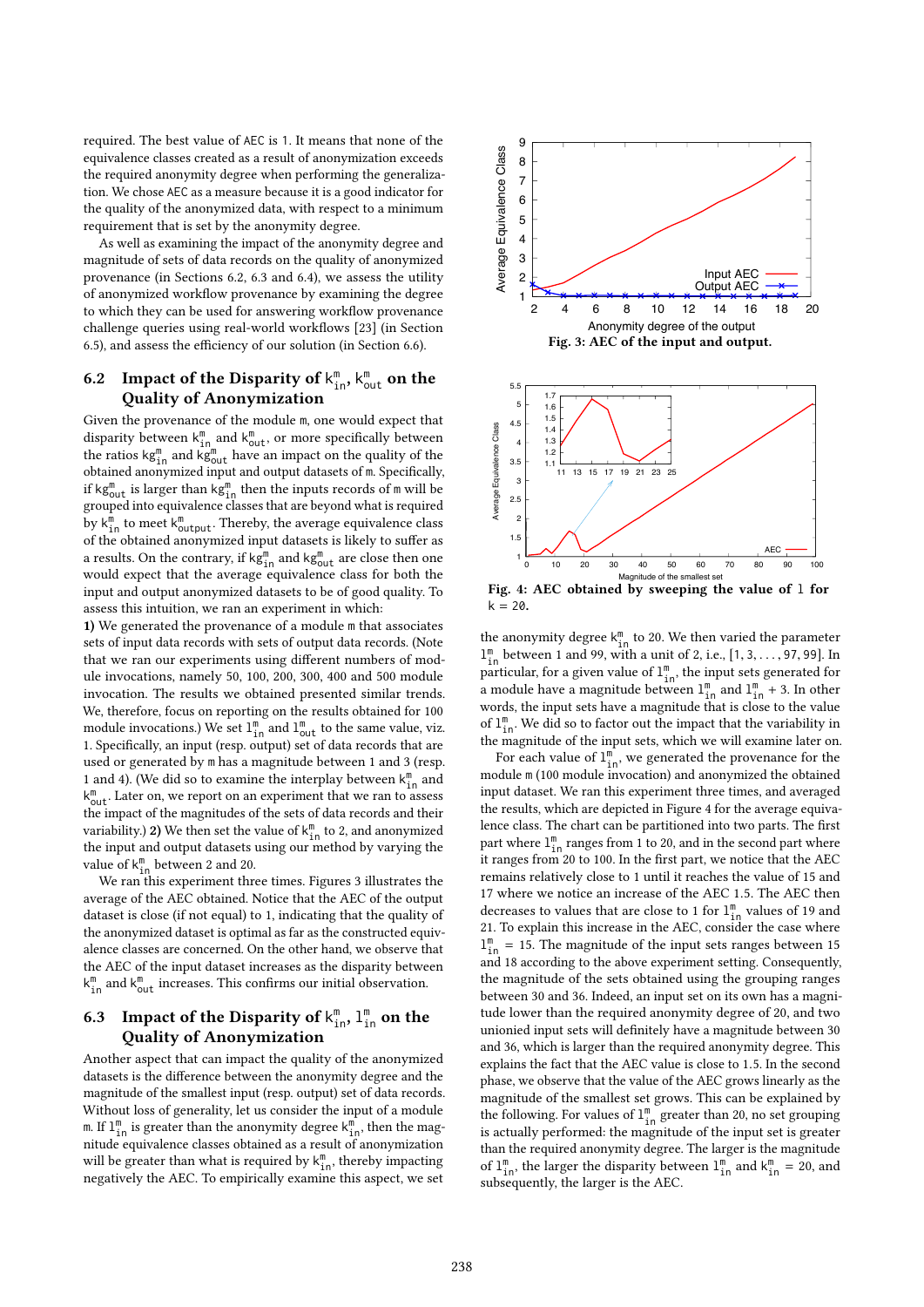# 6.4 Impact of the Disparity of the Size of Input (resp. Output) Sets

In the experiment that we ran this far, we assumed that the size of the input (resp. output) set of data records are close to  $1^{\text{m}}_{\text{in}}$  (resp.  $1^{\text{m}}_{\text{out}}$ ). We have examined the provenance of the workflows available in ProvBench<sup>5</sup>, namely the workflow provenance collected the workflow systems Taverna and Wings (120 workflows). For each workflow and each of its modules, we computed  $1^{\text{m}}_{\text{in}}$  and  $1^{\text{m}}_{\text{out}}$ . We then examined the variability of the magnitude of the input and output sets. This analysis revealed that in the majority of the cases the magnitude of the sets used and output by the modules that compose the workflow follows a uniform distribution. However, for an important proportion of the modules  $(z 15\%)$ , we observed that the distribution is instead geometric in the sense that the input (resp. output) sets have a magnitude that is close to  $1^{\text{m}}_{\text{in}}$  (resp.  $1^{\text{m}}_{\text{out}}$ ).

Given the above results, we decided to empirically examine the variability of the magnitude of the parameter sets on the quality of the anonymization considering the two distributions. For the random uniform distribution, we used three distributions where the maximum magnitude of a set is 20, 50 and 100, respectively. Regarding the geometric distribution, we used three distributions with the probabilities of 30, 50 and 80, respectively.

We then ran an experiment in which we computed the AEC by varying the anonymity degree  $k_{in}$  between 2 and 20. The results of the experiment for geometric distributions are illustrated in Figure 5, and those obtained for uniform distribution are illustrated in Figure 6. For geometric distribution, we observe that the higher the success probability, the better the AEC obtained. For example, the AEC quickly converges to the value of 1 when the success probability is equal to <sup>0</sup>.8. On the other hand, the AEC converge to 1 only when the anonymity degree reaches 11 when the success probability is set to <sup>0</sup>.3. That said, overall, geometric distribution delivers better results compared with uniform distribution: the AEC is much smaller. This can be explained by the fact that the variability in the magnitudes of the sets of data records is smaller in the case of the geometric distribution. And, the lower the variability of the magnitude of the data record sets, the better is the grouping of sets in the sense that it yields groups (i.e. equivalence classes) with magnitudes close to k, and therefore the better the AEC obtained (close to 1).

#### 6.5 Assessing Utility Using Real Workflows

We assessed the degree to which anonymized provenance can be used to answer the following 3 queries that are representative of the queries defined by the workflow provenance challenge community [23].<sup>6</sup>.

q<sup>1</sup> Find the workflow executions that led to a given record in the workflow results.

q<sup>2</sup> Find the input data records that contributed to a given data record in the workflow result.

q<sup>3</sup> Find the difference between two workflow execution.

For this experiment, we used 14 real-world Taverna workflows. The size of the workflows ranges from 3 modules to 24 modules, and have different structures patterns. We ran each workflow 30 times, and captured the provenance obtained using the Taverna workflow systems. We then anonymized the provenance by



Fig. 5: AEC obtained using a geometric distribution for the magnitude of l



Fig. 6: AEC obtained using a uniform distribution for the magnitude of l

varying the group anonymity degree kg<sup>max</sup> from 1 to 10, and examined whether queries of the form listed above can be answered using the anonymized provenance.

Regarding  $q_1$  and  $q_2$ , a user is presented with anonymized workflow provenance, and as such cannot pinpoint a single data record in the results that can be used as input to  $q_1$  and  $q_2$ . Instead, s/he chooses a (set) of data records that belong to the same equivalence class. As expected, the larger is the anonymity degree, the larger is the set of data records to be considered (see Table 7). Note that on the other hand, the query results obtained had 100% precision and recall, regardless of the value of groupanonymity degree used. This was possible thanks to the fact that our anonymization method preserves lineage across data records.

Table 7: Size of the data record sets used as input to  $q_1$  and  $q_2$  given kg<sup>max</sup>, averaged over the 14 workflows.

| avg size of the set of data records   3   6   1 |  | 20 l |  |
|-------------------------------------------------|--|------|--|

Regarding q3, the provenance challenge does not formally specify what it is meant by the difference of workflow executions [23]. That said, this question has later been thoroughly examined by Bao et al. [4]. They defined the difference between workflow executions of the same workflow specification using the edit distance which is the minimum number of edit operations that transform one provenance graph structure to the other. Using this definition, the edit distance between every pair of anonymized provenance graphs (of the 14 workflow specifications that we used) was the same as the edit distance computed using their counterpart original provenance graphs. This can be explained by the fact that our anonymization solution preserves the structure of the provenance graph as-is (since one of the requirements that we set is to preserve lineage information). Therefore, the

<sup>5</sup>https://github.com/provbench

<sup>&</sup>lt;sup>6</sup>We could not use the provenance challenge queries as they are since they were specified for a single specific workflow on image processing.